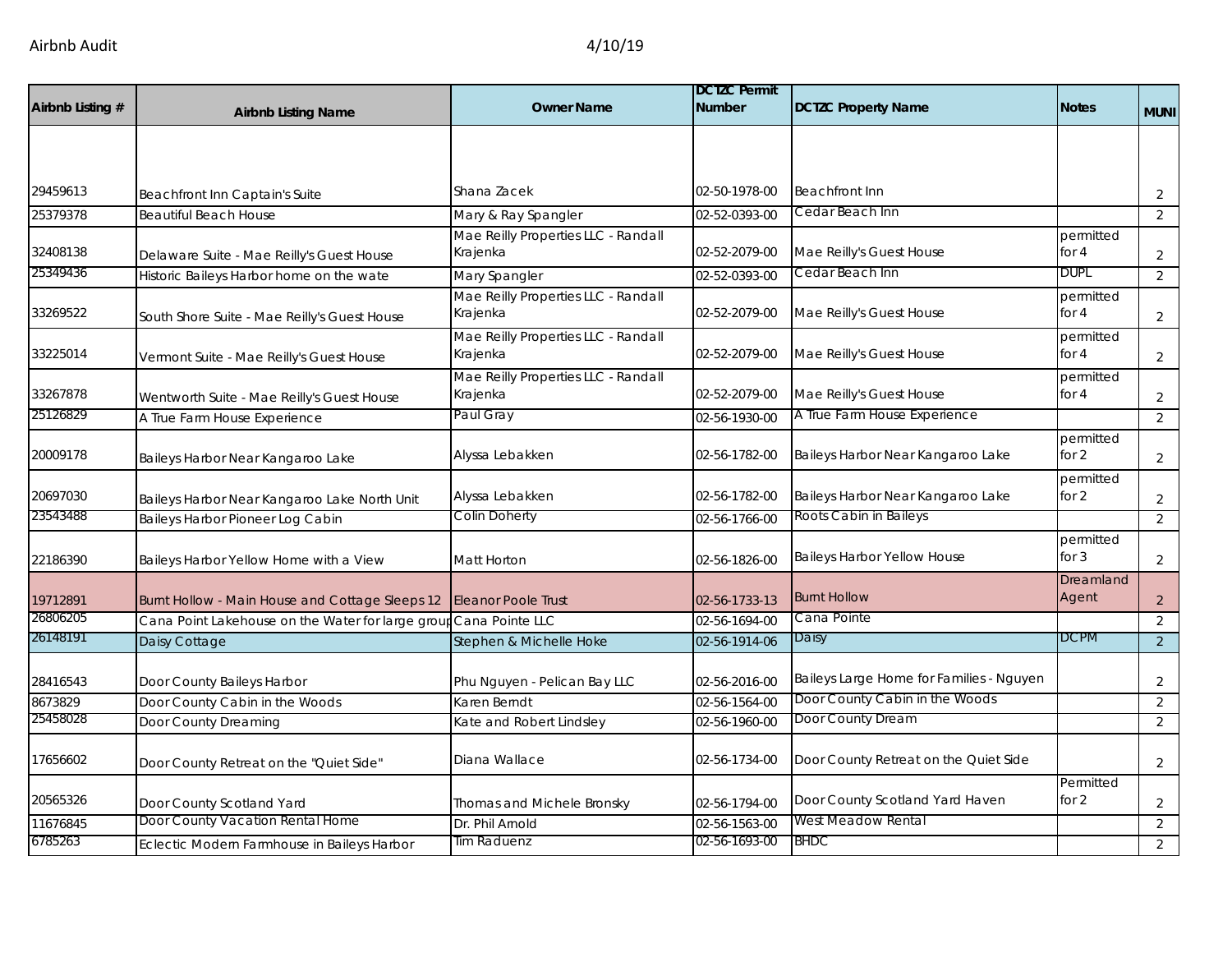| 4709576  | Heart of the Door Homestead                  | Nicole Henquinet                                    | 02-56-1455-00 | Heart of the Door Homestead, LLC                  |                      | $\overline{2}$ |
|----------|----------------------------------------------|-----------------------------------------------------|---------------|---------------------------------------------------|----------------------|----------------|
| 22163891 | Heggeland                                    | Dennis & Jeff Hickey                                | 02-56-0200-06 | Heggeland                                         | <b>DCPM</b>          | 2              |
| 1254037  | Islandview Lake House                        | Michael Servais                                     | 02-56-1893-00 | Islandview Lake House                             |                      | 2              |
| 22163915 | Kangaroo Lake Retreat                        | <b>Will Anderson</b>                                | 02-56-1543-06 | Kangaroo Lake Retreat                             | <b>DCPM</b>          | $\overline{2}$ |
| 22163920 | Kangaroo Lake Road Cottage                   | <b>Jeff Wiswell</b>                                 | 02-56-1696-06 | Kangaroo Lake House Wiswell                       | <b>DCPM</b>          | $\overline{2}$ |
| 26148863 | Lagom Lodge                                  | Stephen & Michelle Hoke                             | 02-56-1915-06 | Lagom                                             | <b>DCPM</b>          | $\overline{2}$ |
| 23877408 | Lakeview Cottage in Downtown Baileys Harbor  | Christopher & Pamela Schmitz                        | 02-56-1876-00 | Baileys Harbor Beach House - Schmitz              |                      | 2              |
| 23750440 | Lighthouse Cove                              | Maureen McGrath                                     | 02-56-1614-02 | <b>Best of Times</b>                              |                      | $\overline{2}$ |
| 7069697  | Loft • Central • Comfy • Private             | Sarah and Brian Bonovich                            | 02-56-1644-00 | Wooded Lane Guest House                           |                      | 2              |
| 28380457 | Meadowland of Baileys Harbor                 | James Weikel                                        | 32-56-2004-00 | Meadowland of Baileys Harbor                      |                      | $\overline{2}$ |
| 23205775 | NEW! Baileys Harbor Studio on Lake Michigan! | James Dillenburg                                    | 02-56-1257-00 | Shalom Stone                                      |                      | $\overline{2}$ |
| 22163978 | Our Place                                    | <b>Family Style Contractor LLC</b>                  | 02-56-0339-06 | Our Place on Kangaroo Lake                        | <b>DCPM</b>          | $\overline{2}$ |
| 19471677 | Raspberry Fields                             | Stewart Dawson                                      | 02-56-1741-00 | Dawson Farm - Ahrens Road                         |                      | 2              |
| 22163997 | Rocky Bottom Lodge                           | Natalie & Terry McAllister                          | 02-56-0885-06 | Rocky Bottom Lodge                                | <b>DCPM</b>          | $\overline{2}$ |
| 22164003 | <b>Schook Shack</b>                          | Cole Family LLC                                     | 02-56-1607-06 | <b>Schook Shack</b>                               | <b>DCPM</b>          | $\overline{2}$ |
| 23698728 | Seculded Waterfront on North Bay             | Eva McKee                                           | 02-56-1850-06 | Seculded Waterfront on Northbay                   | <b>DCPM</b>          | $\overline{2}$ |
| 24420171 | South Lane Cottage #1                        | Matt Horton                                         | 02-56-1826-00 | Baileys Harbor Yellow House                       | permitted<br>for $3$ | $\overline{2}$ |
| 24420991 | South Lane Cottage #2                        | Matt Horton                                         | 02-56-1826-00 | Baileys Harbor Yellow House                       | permitted<br>for $3$ | $\overline{2}$ |
| 28100002 | The Stone House                              | Emil & Mary Baukert                                 | 02-56-1974-06 | Stone House - 8112 STH 57                         | <b>DCPM</b>          | $\overline{2}$ |
| 8126599  | Tranquil, Sunny 3 Bedroo,/2.5 Bath Condo     | Karen Berndt                                        | 02-56-1564-00 | Door County Cabin in the Woods- Tranquil<br>Condo | permitted<br>for 2   | $\overline{2}$ |
| 32662963 | Triangle Farm House                          | JJ JETS LLC                                         | 12-56-2078-00 | Tirangle Farmhouse                                |                      | $\overline{2}$ |
| 22164047 | Wildwood Beach Home                          | Laura Thometz                                       | 02-56-1640-06 | Wildwood Beach Home                               | <b>DCPM</b>          | $\overline{2}$ |
|          |                                              |                                                     |               |                                                   |                      |                |
| 3831684  | New-Private-Secluded Home                    | Patrick Donley                                      | 06-56-1521-00 | Donely - 6058 CTH OO                              |                      | 6              |
| 26397865 | 2 Bedroom, 1 Bath Condo overlooking lake     | Jon Pesek                                           | 08-53-1856-00 | Landmark Resort Pesekg                            |                      | 8              |
|          |                                              |                                                     |               | Landmark Resort - Bay View Bungalow               |                      |                |
| 27426270 | Bay View at the Landmark Resort              | Dean Hellwig                                        | 08-53-1984-00 | <b>Hellwig</b>                                    |                      | 8              |
| 28553484 | <b>Bayview Escape</b>                        | Lorie Scarborough - Swanky Properties 08-53-2007-00 |               | Landmark Resort - Zanky Properties LLC            |                      | 8              |
| 15951113 | <b>Beautiful Waterview Condo</b>             | Kathlyn Geracie                                     | 08-53-1689-00 | Landmark Resort- Beautiful Water View<br>Condo    |                      | 8              |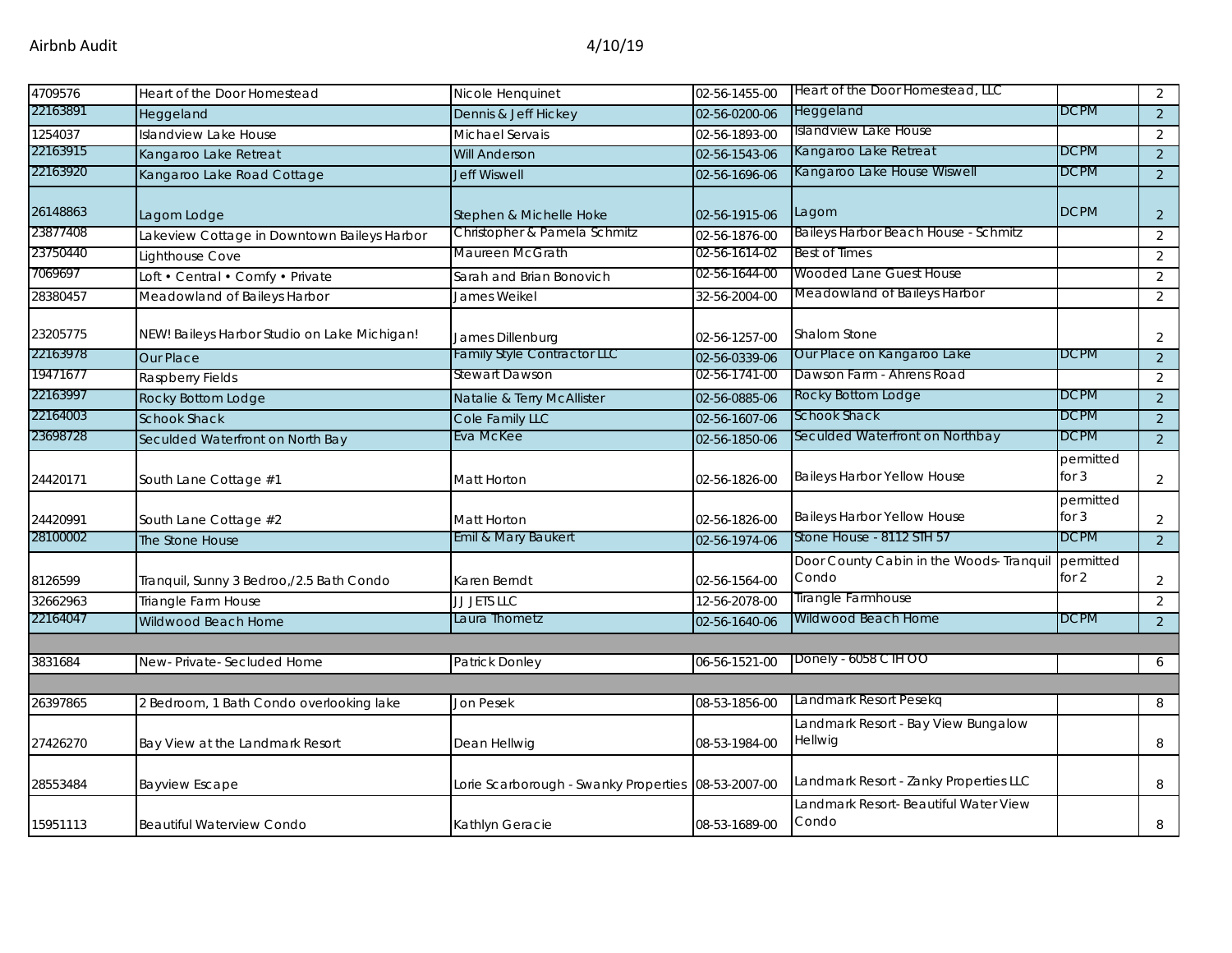|          |                                                       |                                                         |               |                                                              | - owner is<br>hedging      |              |
|----------|-------------------------------------------------------|---------------------------------------------------------|---------------|--------------------------------------------------------------|----------------------------|--------------|
|          |                                                       |                                                         |               |                                                              | permitted<br>for two units |              |
|          |                                                       |                                                         |               |                                                              |                            |              |
| 30348557 | Winter Getaway! Stay 2 nights, get one free!          | Michael White                                           | 08-53-1834-07 | Landmark Resort White                                        | SImpleLife                 | $\mathbf{8}$ |
| 33578702 | Winter Getaway! Stay 2 nights - get one free!         | Good Faith Financial LLC - Tony Broullire 08-53-1970-00 |               | Landmark Resort - Good Faith Financial -<br><b>Unit 2324</b> |                            | 8            |
| 30348565 | Winter Getaway! Custom basket w/2 night stay          | Will Pflum                                              | 08-53-1684-07 | Landmark Resort Pflum                                        | SImpleLife                 | 8            |
| 33076453 | Winter Getaway! Book 2 nights, 3rd Free!              | Christopher and Sara Spencer                            | 08-53-1686-00 | - Landmark Resort - Units 1225 -1220<br>Spencer              | permitted<br>for $2$       | 8            |
| 6677520  | Sunset Bluff Getaway in Egg Harbor                    | Michael & Christina Hauge                               | 08-53-0384-00 | Sunset Bluff Condo - Unit 2- Hauge                           |                            | 8            |
| 26631795 | Serene Lake Retreat                                   | Natalia Luque                                           | 08-53-1929-00 | Landmark Luque Unit 1232                                     |                            | 8            |
| 18287078 | Serene 1 Bed 1 Bath Condo w/ Woods View               | Brian Wiegland                                          | 08-53-1688-00 | Landmark Resort - Door County Getaways-<br>Wiegand           | permitted<br>for 4 units   | 8            |
| 3238045  | Quaint Door County Haven                              | Mark Lorenzo                                            | 08-53-1832-00 | Landmark Resort Lorenzo                                      |                            | 8            |
| 13479701 | Our Piece of the Door                                 | Roby Onan                                               | 08-53-1652-00 | Landmark Resort - Our Piece of the Door -<br>Onan #3224      |                            | 8            |
| 28494097 | Light & Bright Bay View Retreat                       | Nicholas David Barber                                   | 08-53-1990-00 | Landmark Resort - Nomad Ventures LLC -<br>#110               |                            | 8            |
| 16751564 | Leaf House Door County                                | Sean and Cami Wright                                    | 08-53-1699-00 | Landmark Resort Unit 2317 - Leaf House<br>Door County        |                            | 8            |
| 19082486 | Gorgeous Waterview overlooking the bay of green       | Matthew A Pidgeon                                       | 08-53-1754-00 | Landmark Resort - Pidgeon - Unit 205                         |                            | 8            |
| 27784412 | Egg Harbor Sunset Bluff Condo                         | David Polich and Kristine Kappel                        | 08-53-1997-00 | Egg Harbor Sunset Bluff Condo                                |                            | 8            |
| 7989119  | <b>Breathtaking Water View Condo</b>                  | Michael and Leigh Dicks                                 | 08-53-1554-00 | Landmark Resort - Dicks Rental                               |                            | 8            |
| 22011733 | Big discount on Landmark Resort rates on 1BR<br>condo | Jewelette Neary                                         | 08-53-1817-00 | Landmark Resort- Neary                                       | permitted<br>for $2$       | 8            |
| 21595419 | Big discount off Landmark Rates on beautiful<br>condo | Jewelette Neary                                         | 08-53-1817-00 | Landmark Resort- Neary                                       | permitted<br>for $2$       | 8            |
| 33274756 | Beautifully updated 1 Bedroom Condo                   | Christopher and Sara Spencer                            | 08-53-1686-00 | Landmark Resort - Units 1225 -1220 -<br>Spencer              | permitted<br>for $2$       | 8            |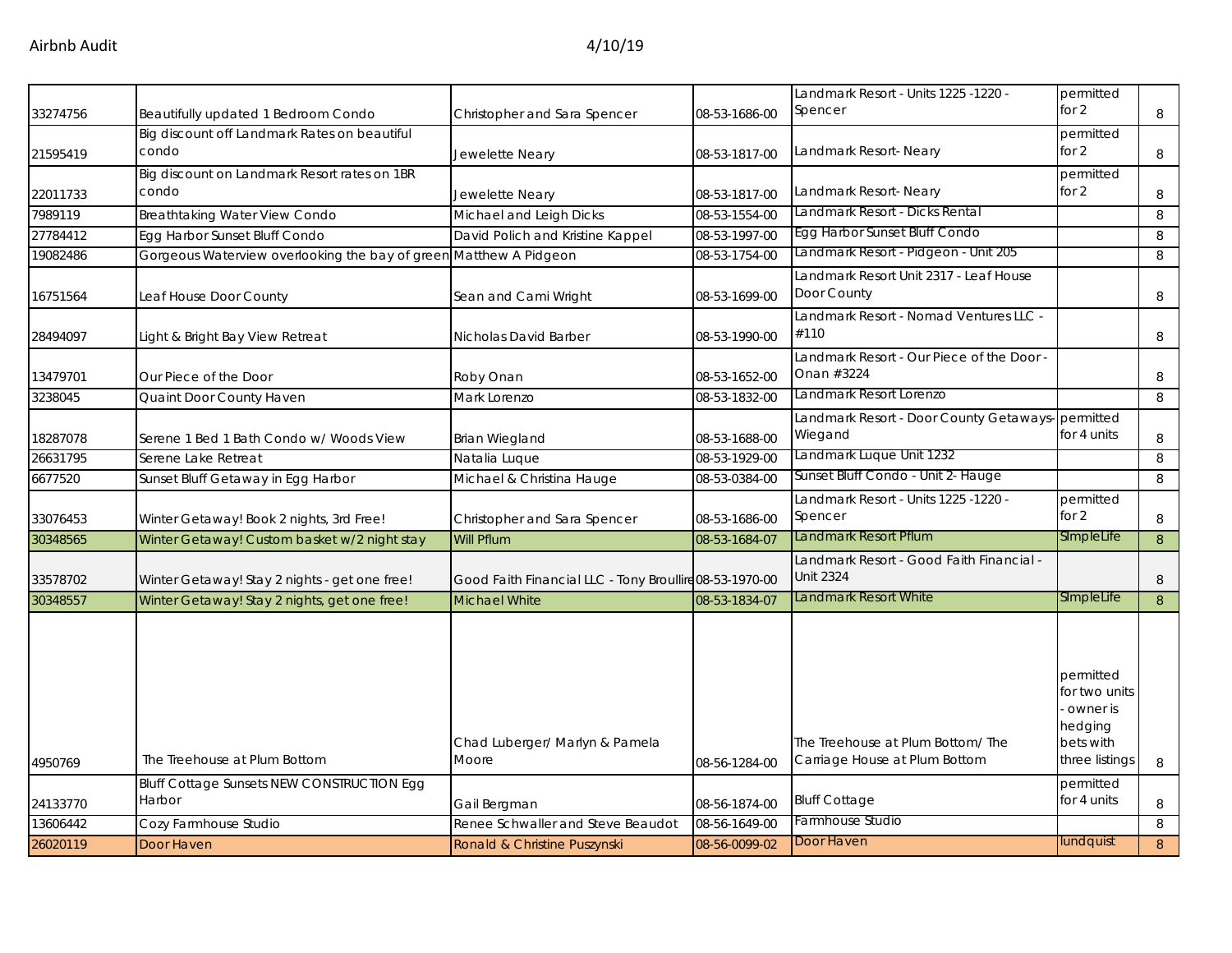| 22163874 | Fox Den                                         | Robert J & Michele M Fox                             | 08-56-0823-06 | Fox Den                                                           | <b>DCPM</b>                                                                      | 8       |
|----------|-------------------------------------------------|------------------------------------------------------|---------------|-------------------------------------------------------------------|----------------------------------------------------------------------------------|---------|
| 20123459 | NEW! 2BR Egg Harbor House on 2 Acres!           | Kerri Zergoski                                       | 08-56-1768-00 | Lodge 42                                                          |                                                                                  | 8       |
| 22339046 | <b>Ohlson Chateau</b>                           | David Ohlson - Charles Chilcote                      | 08-56-0729-06 | <b>Ohlson Chateau</b>                                             | <b>DCPM</b>                                                                      | 8       |
| 25729564 | Pebble Beach House                              | Edgar and Nancy Muenzer TRUST - Victo08-56-1962-00   |               | Pebble Beach House                                                |                                                                                  | 8       |
| 16987204 | Relaxing Nostalgic Log Home "Green Apple Lodge" | Patricia Culliton                                    | 08-56-1715-00 | Green Apple Lodge                                                 |                                                                                  | 8       |
| 15399898 | Relaxing Waterfront Door County Lake House      | Brianne & Barry Tegel                                | 08-56-1707-00 | Door County Lake House Tegel                                      |                                                                                  | 8       |
| 19667912 | <b>Ski Shore Retreat</b>                        | Susan Kwaterski                                      | 08-56-0806-13 | Ski Shore Retreat                                                 | Dreamland<br>Agent                                                               | 8       |
| 29054697 | <b>Stones Throw</b>                             | <b>Jeff Garbers</b>                                  | 08-56-1396-07 | Stone's Throw                                                     |                                                                                  | 8       |
| 29054699 | Stony Shore Cabin                               | Jeff Garbers                                         | 08-56-1395-07 | <b>Stony Shores</b>                                               |                                                                                  | 8       |
| 22164013 | <b>Sunset Sanctuary</b>                         | Daniel & Wanda Kupsco                                | 08-56-1566-06 | <b>Sunset Sanctuary</b>                                           | <b>DCPM</b>                                                                      | $\,8\,$ |
| 7340588  | The Cabin at Plum Bottom                        | Chad Luberger/ Marlyn & Pamela<br>Moore              | 08-56-1284-00 | The Treehouse at Plum Bottom/The<br>Carriage House at Plum Bottom | permitted<br>for two units<br>owner is<br>hedging<br>bets with<br>three listings | 8       |
| 28614069 | The Cabin at Shady Grove                        | Maureen Gribble                                      | 08-56-1925-00 | Shady Grove Gribble                                               |                                                                                  | 8       |
| 8163799  | The Cottage at Plum Bottom                      | Chad Luberger/ Marlyn & Pamela Moo 08-56-1284-00     |               | The Treehouse at Plum Bottom/The<br>Carriage House at Plum Bottom | permitted<br>for two units<br>owner is<br>hedging<br>bets with<br>three listings | 8       |
| 30973479 | White Cliff Landing                             | Aymee and David Balison - Balison Join 08-56-2034-06 |               | White Cliff Landing                                               | <b>DCPM</b>                                                                      | 8       |
| 22164041 | Whitestone at the Water                         | Sara Steinhardt & Jon Chapman                        | 08-56-1316-06 | Whitestone at the Water                                           | <b>DCPM</b>                                                                      | 8       |
| 22083085 | Woodwalk Retreat                                | Andrew and Jillaine Seefeldt                         | 08-56-1873-00 | Woodwalk Retreat                                                  |                                                                                  | 8       |
| 19117481 | O.B.P. Baliwick Unit                            | Claire & Frank Murphy                                | 08-59-1233-00 | Off the Beaten Path                                               | permitted<br>for 4 units                                                         | 8       |
| 19119678 | O.B.P. Bunk Unit                                | Claire & Frank Murphy                                | 08-59-1233-00 | Off the Beaten Path                                               | permitted<br>for 4 units                                                         | 8       |
| 19123032 | O.B.P. Kornerstone Unit                         | Claire & Frank Murphy                                | 08-59-1233-00 | Off the Beaten Path                                               | permitted<br>for 4 units                                                         | 8       |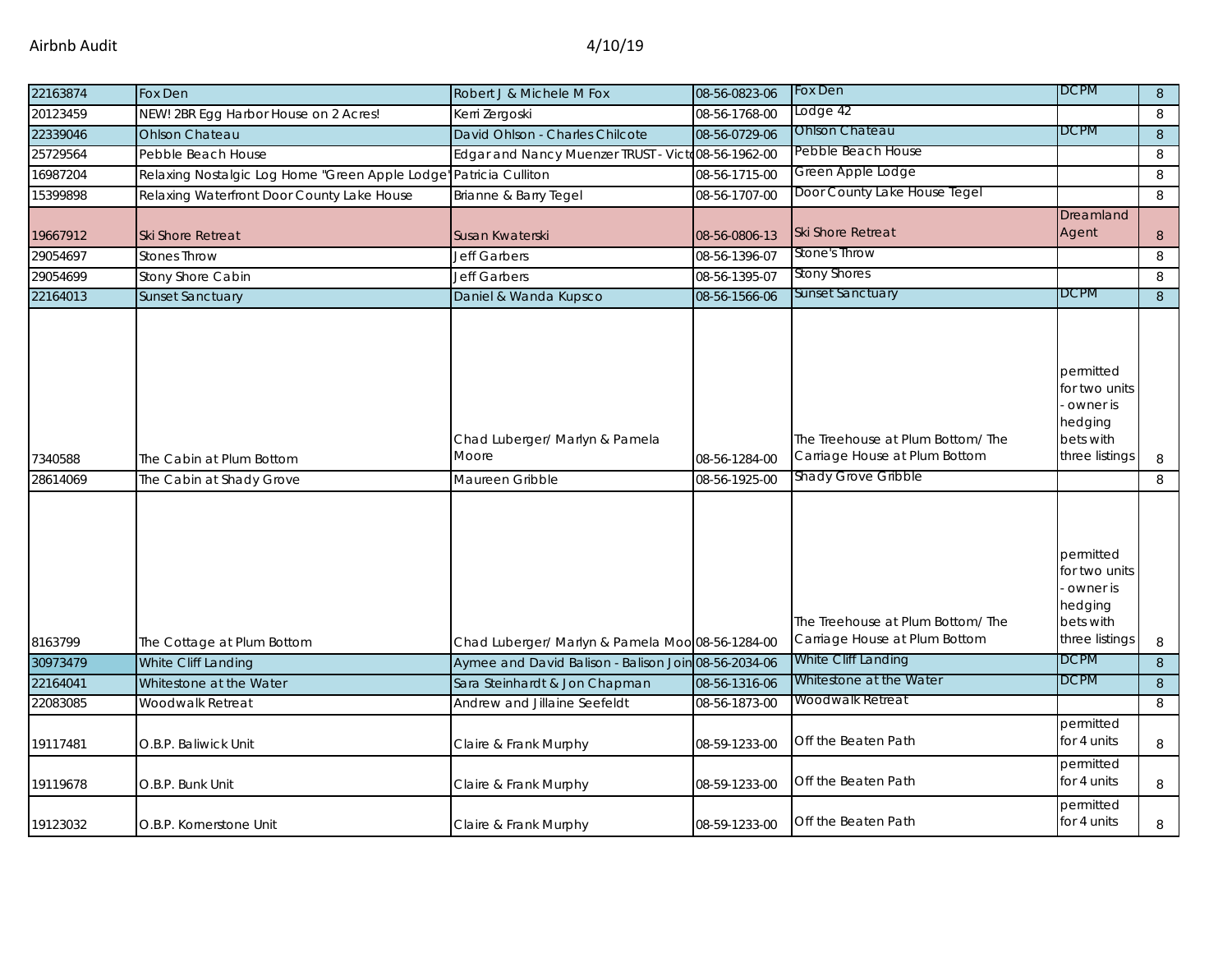Airbnb Audit 4/10/19

| 19120828 | O.B.P. Wildside Unit                                                    | Claire & Frank Murphy          | 08-59-1233-00 | Off the Beaten Path                         | permitted<br>for 4 units | 8              |
|----------|-------------------------------------------------------------------------|--------------------------------|---------------|---------------------------------------------|--------------------------|----------------|
|          |                                                                         |                                |               |                                             |                          |                |
| 17121280 | Awesome Sunset Condo                                                    | Christine Crowley              | 09-53-0549-00 | Awesome Sunset Condo - Ridgewood<br>Condo 5 |                          | 9              |
| 19113075 | Awesome Sunset Condo TOO                                                | Claire & Frank Murphy          | 09-53-1445-00 | Awesome Sunset Condo TOO                    |                          | 9              |
| 9602336  | Downstown Sunset View Apartment                                         | Kathy Navis                    | 09-53-1576-00 | <b>Sunset View Apartment</b>                | permitted<br>for $4$     | 9              |
| 11512240 | Gorgeous View ~ Walk to Town                                            | Melanie and Richard Parsons    | 09-53-1609-00 | Ridgewood Bluff Condo - Parson              |                          | 9              |
| 20770425 | Green Door Inn Unit #5                                                  | <b>Kathy Navis</b>             | 09-53-1576-01 | <b>Sunset View Apartment</b>                | permitted<br>for 4       | 9              |
| 20771252 | Green Door Inn Unit #6                                                  | Kathy Navis                    | 09-53-1576-02 | <b>Sunset View Apartment</b>                | permitted<br>for 4       | 9              |
| 25688306 | Modern, updated, Door County condo with pool!                           | Michael and Georgina Styke     | 09-53-1959-00 | Anchorage Condo - Style                     |                          | 9              |
| 15922477 | Treehouse Appartment                                                    | Kathy Navis                    | 09-53-1576-00 | <b>Sunset View Apartment</b>                | permitted<br>for 4       | 9              |
| 22163979 | On the Water Escape                                                     | Jan & Craig Bilgen             | 09-55-0817-06 | On the Water Escape                         | <b>DCPM</b>              | $\overline{9}$ |
| 16542621 | Village Cottage - walkable to waterfront and town A Village Cottage LLC |                                | 09-55-0735-00 | A Village Cottage LLC                       | permitted<br>for $2$     | 9              |
| 16911381 | Village Cottage- close to shops, dining, & water                        | A Village Cottage LLC          | 09-55-0735-00 | A Village Cottage LLC                       | permitted<br>for 2       | 9              |
| 22846687 | Bay Tree Loft                                                           | <b>Jill Sommers</b>            | 09-56-1839-00 | Bay Tree Loft                               |                          | 9              |
| 23769295 | <b>Church Street House</b>                                              | Kaaren Northrup - SWNKCN LLC   | 09-56-1881-16 | <b>Church Street House</b>                  |                          | 9              |
| 13812976 | Egg Harbor Bluffwood House                                              | Claire & Frank Murphy          | 09-56-1232-00 | <b>Blluffwood House</b>                     |                          | 9              |
| 20360386 | Egg Harbor Hideaway                                                     | RME Holdings - Robert Esposito | 09-56-1780-00 | Egg Harbor Hideaway                         | permitted<br>for 2       | 9              |
| 13589290 | Egg Harbor Log Cabin                                                    | Karen Berndt                   | 09-56-1646-00 | Egg Harbor Log Cabin                        |                          | 9              |
| 22280403 | Lighthouse Place                                                        | Frank & Claire Murphy          | 09-56-1830-00 | Lighthouse Place                            |                          | 9              |
| 22446412 | Modern Craftsman Home in Egg Harbor                                     | RME Holdings - Robert Esposito | 09-56-1780-00 | Egg Harbor Hideaway                         | permitted<br>for 2       | 9              |
| 20975595 | Point Beach House ~ Waterfront, 4 bedrooms                              | Mary Zeller                    | 09-56-1882-00 | Point Beach Home                            |                          | 9              |
| 525258   | Quiaint Cozy A-Frame in Door County                                     | Tim & Kristin Mahoney          | 09-56-1308-00 | Quaint Cozy A-Frame                         |                          | 9              |
| 23697711 | Scenic Home in Egg Harbor                                               | Massoud Maleki                 | 09-56-1086-06 | Scenic Home in Egg Harbor                   | <b>DCPM</b>              | 9              |
| 22164009 | Sounds of the Bay                                                       | <b>Brian Fecteau</b>           | 09-56-1725-06 | Sounds of the Bay                           | <b>DCPM</b>              | 9              |
| 31711362 | The Flats on Church Street - #101                                       | Egg Bnb LLC                    | 09-56-2071-00 | <b>Flats on Church Street</b>               | permitted<br>for 4       | 9              |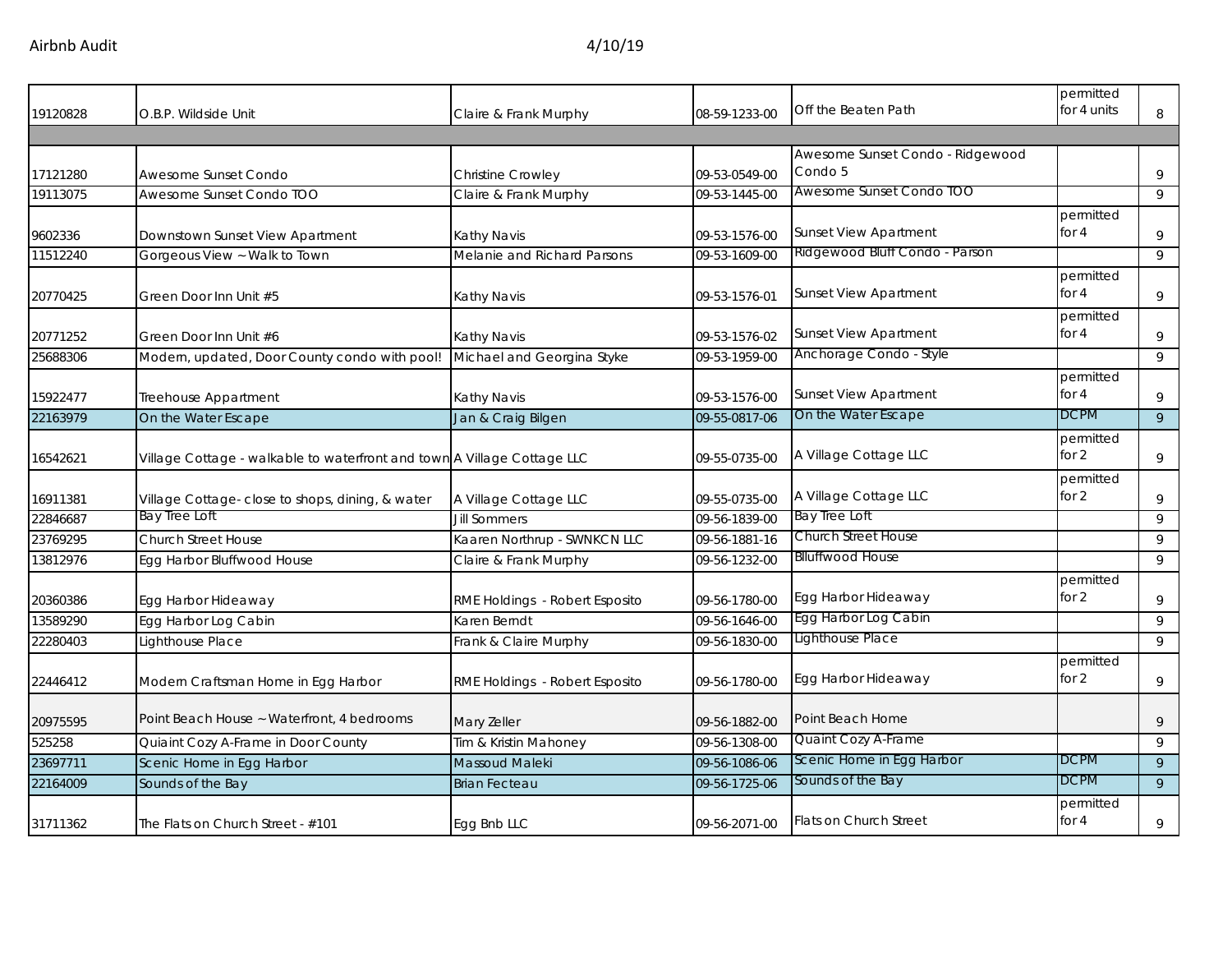| 32686901 | The Flats on Church Street - #102                                           | Egg Bnb LLC                    | 09-56-2071-00 | Flats on Church Street               | permitted<br>for 4   | 9  |
|----------|-----------------------------------------------------------------------------|--------------------------------|---------------|--------------------------------------|----------------------|----|
| 32687171 | The Flats on Church Street - #103                                           | Egg Bnb LLC                    | 09-56-2071-00 | Flats on Church Street               | permitted<br>for 4   | 9  |
| 22339056 | White Cliff Cottage                                                         | Michael & Dawn McCole          | 09-56-0894-06 | White Cliff Cottage                  | <b>DCPM</b>          | 9  |
| 17097048 | Meadow Ridge Door County -                                                  | Peri Jackson                   | 09-59-1717-00 | Meadow Ridge Timeshare Jackson       |                      | 9  |
| 33310719 | The Flats on Church Street - #104                                           | Egg Bnb LLC                    | 09-56-2071-00 | Flats on Church Street               | permitted<br>for 4   | 9  |
|          |                                                                             |                                |               |                                      |                      |    |
| 32305284 | Waterfront Studio with Private Beach in Ephraim #2 Evergreen Beachside, LLC |                                | 11-50-1479-00 | Evergreen Beachside Vacation Rentals | permitted<br>for 4   | 11 |
| 32304716 | Waterfront Studio with Private Beach in Ephraim #3 Evergreen Beachside, LLC |                                | 11-50-1479-00 | Evergreen Beachside Vacation Rentals | permitted<br>for $4$ | 11 |
| 32305079 | Waterfront Studio with Private Beach in Ephraim #4 Evergreen Beachside, LLC |                                | 11-50-1479-00 | Evergreen Beachside Vacation Rentals | permitted<br>for 4   | 11 |
| 24734764 | Pine Grove Family Suite                                                     | Prime Sites of Door County LLC | 11-51-0059-00 | Pine Grove Resort                    |                      | 11 |
| 26845264 | NEW 'The Carriage House' Walk to Peninsula St<br>Park                       | Deborah Eckert                 | 11-55-0680-00 | Park Place Cottages                  | permitted<br>for $5$ | 11 |
| 26845266 | NEW! 'Butternut Cottage' in Central Door County!                            | Deborah Eckert                 | 11-55-0680-00 | Park Place Cottages                  | permitted<br>for $5$ | 11 |
| 26845401 | NEW! 'Cherry Cottage' near Peninsula State Park!                            | Deborah Eckert                 | 11-55-0680-00 | Park Place Cottages                  | permitted<br>for 5   | 11 |
| 26845261 | NEW! Cozy Ephraim 'Cedar Cottage' w/Private<br>Deck!                        | Deborah Eckert                 | 11-55-0680-00 | Park Place Cottages                  | permitted<br>for $5$ | 11 |
| 26845402 | NEW! Updated Ephraim 'Pine Cottage' w/ Deck!                                | Deborah Eckert                 | 11-55-0680-00 | Park Place Cottages                  | permitted<br>for 5   | 11 |
| 7746988  | #1 Peninsula Park and Island View                                           | James Lindbloom                | 11-56-1558-00 | Peninsula Park and Island View       | permitted<br>for 2   | 11 |
| 7833318  | #2 Peninsula Park and Island View                                           | James Lindbloom                | 11-56-1558-00 | Peninsula Park and Island View       | permitted<br>for 2   | 11 |
| 22163819 | <b>BD Thorp House</b>                                                       | <b>BD Thorp</b>                | 11-56-0809-06 | Thorpe House, The                    | <b>DCPM</b>          | 11 |
| 20916442 | Boutique Home in Door County w/Eagle Harbor Vie                             | Carol S Corbett                | 11-56-1806-00 | Harbor View Ephraim - Corbett        |                      | 11 |
| 22163826 | Cedar Barn                                                                  | Jennifer & Bjorn Larson        | 11-56-1635-06 | Cedar Barn Rental                    | <b>DCPM</b>          | 11 |
| 22337314 | Cedar Glen                                                                  | John & Rachel Rothschild       | 11-55-0758-06 | Cedar Glen                           | <b>DCPM</b>          | 11 |
| 22339193 | Coral Hill Cottage                                                          | Leslee and Morrie Goldman      | 11-56-1258-06 | Coral Hill Cottage                   | <b>DCPM</b>          | 11 |
| 22163862 | Cottage on Townline                                                         | <b>Roy Elquist</b>             | 11-56-1069-06 | Townline                             | <b>DCPM</b>          | 11 |
| 26020658 | Deer Path Cottage                                                           | <b>James Shatto</b>            | 11-56-1342-02 | Deer Path Cottage                    | Lundquist            | 11 |
| 27084618 | Eagle Harbor Cottage Loft                                                   | Meredith (Dee) Brestin         | 11-56-1988-00 | Eagle Harbor Cottage Loft            |                      | 11 |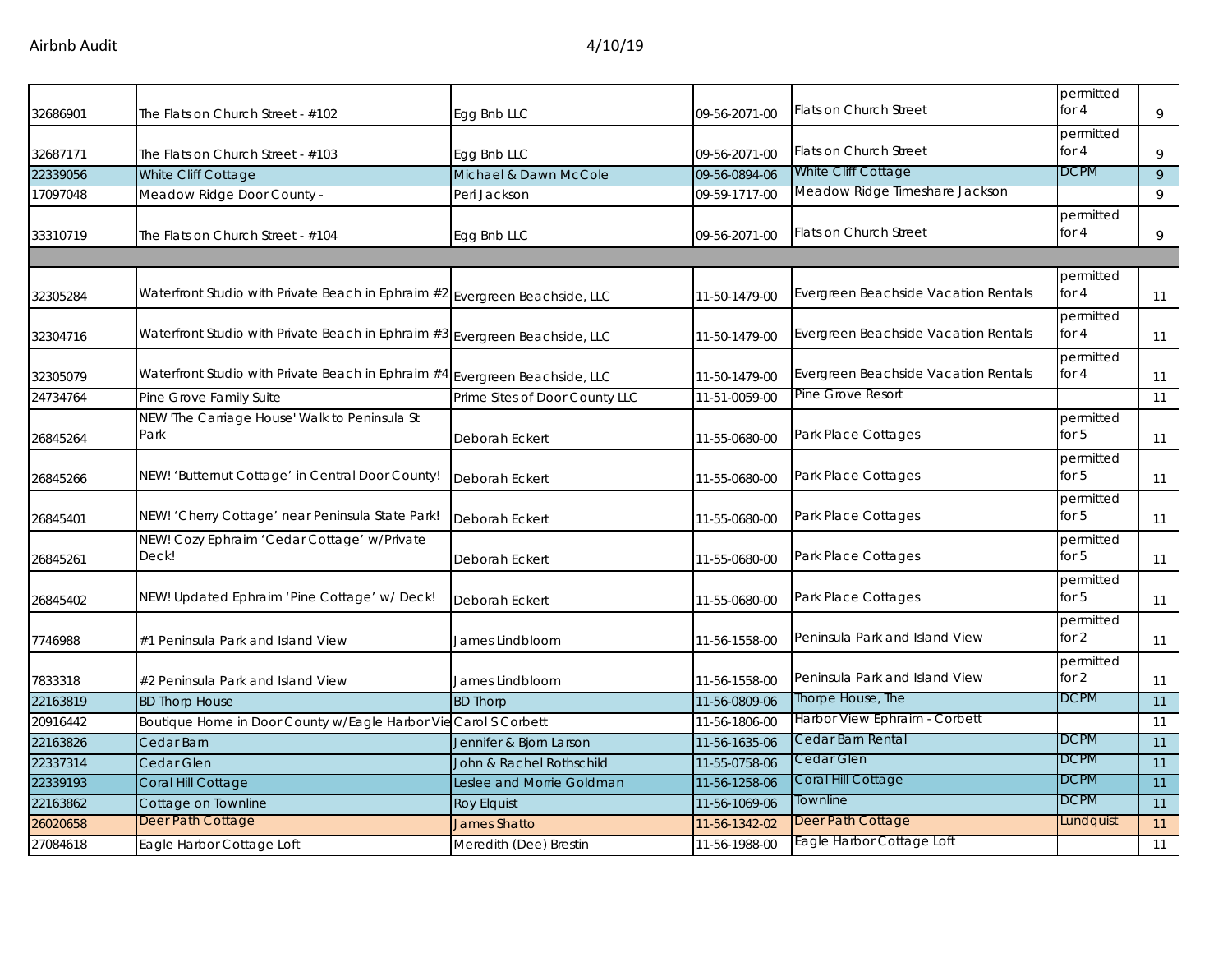| 23698434 | <b>Ephraim Boat House</b>                                    | <b>Robert and Nicole Collins</b> | 11-56-1708-06 | Ephraim Boat House                              | <b>DCPM</b>           | 11              |
|----------|--------------------------------------------------------------|----------------------------------|---------------|-------------------------------------------------|-----------------------|-----------------|
| 26892652 | Ephraim Home.                                                | David Vartanian                  | 11-56-1088-00 | Vartanian - 3235 Holand Rd                      |                       | 11              |
| 22163884 | <b>Harbor House</b>                                          | <b>Windsor McCutcheon</b>        | 11-56-1724-06 | Harbor House on North Shore                     | <b>DCPM</b>           | 11              |
| 22337321 | <b>Hilltop Haven</b>                                         | <b>Nick Hilmer</b>               | 11-56-1336-06 | <b>Hilltop Haven</b>                            | <b>DCPM</b>           | 11              |
| 13769377 | <b>Hollis House</b>                                          | Daniel & Lori Schwefel           | 11-56-1659-00 | <b>Hollis House</b>                             |                       | 11              |
| 22163929 | Kulma Cottages 1                                             | Gregg & Janice Kulma             | 11-55-0279-06 | Kulma Cottages                                  | <b>DCPM</b>           | 11              |
| 22163935 | Kulma Cottages 2                                             | Gregg & Janice Kulma             | 11-55-0279-06 | Kulma Cottages                                  | <b>DCPM</b>           | 11              |
| 22163944 | Kulma Cottages 3                                             | Gregg & Janice Kulma             | 11-55-0279-06 | Kulma Cottages                                  | <b>DCPM</b>           | $\overline{11}$ |
| 24052610 | Natures Window                                               | <b>Bill Anderson</b>             | 11-56-1958-00 | Natures Window                                  |                       | 11              |
| 28719025 | NEW! Ephraim Cottage w/Green Bay View - Near B Tony Schmeltz |                                  | 11-56-1718-00 | Blue Shutter & Mooring Cottage                  | permitted<br>for $2$  | 11              |
| 28719023 | NEW! Lakefront Ephraim Cottage - Walk to Beach!              | <b>Tony Schmeltz</b>             | 11-56-1718-00 | Blue Shutter & Mooring Cottage                  | permitted<br>for 2    | 11              |
| 22163987 | Park's Edge Lakeshore Home                                   | Jacob and Greta Odders           | 11-56-1818-06 | Parks Edge Lakeshore Beach House                | <b>DCPM</b>           | 11              |
| 24993392 | Remodeled Ephraim cottage 500' from the water!               | 3039 Cedar Street LLC            | 11-56-1763-02 | Ephraim Cottage - 3039 Cedar Street LLC         |                       | 11              |
| 13549163 | Rustic Elegance                                              | Daniel & Laurel Simons           | 11-56-1656-00 | Elegant Home in Ephraim                         |                       | 11              |
| 22750642 | Sunny Studio in Perfect Location                             | Laurel Ciohon                    | 11-56-1853-00 | Ephraim Modern Guesthouse - Ciohon              |                       | 11              |
| 22164019 | The Beach                                                    | Chris & Kirsten Bungener         | 11-56-0954-06 | The Beach                                       | <b>DCPM</b>           | 11              |
| 22163982 | <b>Bayview Cottage</b>                                       | <b>Rick Wegman</b>               | 11-56-1498-06 | <b>Bayview Cottage</b>                          | <b>DCPM</b>           | 11              |
| 31743342 | Waterfront Studio with Private Beach in Ephraim #1           | Evergreen Beachside, LLC         | 11-50-1479-00 | Evergreen Beachside Vacation Rentals            | permitted<br>for $4$  | 11              |
| 30904112 | Countryside Cottage 5                                        | Sandra Solomon                   | 12-50-1042-00 | Julies Park Café & Motel - Countryside<br>Motel | permitted<br>for $40$ | 12              |
| 30904456 | Countryside Cottage 6                                        | Sandra Solomon                   | 12-50-1042-00 | Julies Park Café & Motel - Countryside<br>Motel | permitted<br>for $40$ | 12              |
| 30229308 | Countryside Cottage/Duplex Unit 7                            | Sandra Solomon                   | 12-50-1042-00 | Julies Park Café & Motel - Countryside<br>Motel | permitted<br>for $40$ | 12              |
| 29003329 | Countryside Cottage/Duplex- Unit 8                           | Sandra Solomon                   | 12-50-1042-00 | Julies Park Café & Motel - Countryside<br>Motel | permitted<br>for $40$ | 12              |
| 26007168 | Evergreen                                                    | Carol Vande Walle                | 12-50-0387-00 | Peninsula Park View                             |                       | 12              |
| 28693376 | Garden House                                                 | Marise Redman                    | 12-56-2065-00 | Garden House - 9130 STH 42- Redmann             |                       | 12              |
| 22015884 | Julies Park Café Suite                                       | Sandra Salomon                   | 12-50-1042-00 | Julies Park Café and Motel                      |                       | 12              |
| 23008138 | <b>Fish Creek Country Resort - I Bedroom Suites</b>          |                                  |               |                                                 | <u>Wholesaler</u>     | 12              |
| 23709001 | <b>Get Away at Fish Creek</b>                                |                                  |               |                                                 | Wholesaler            | 12              |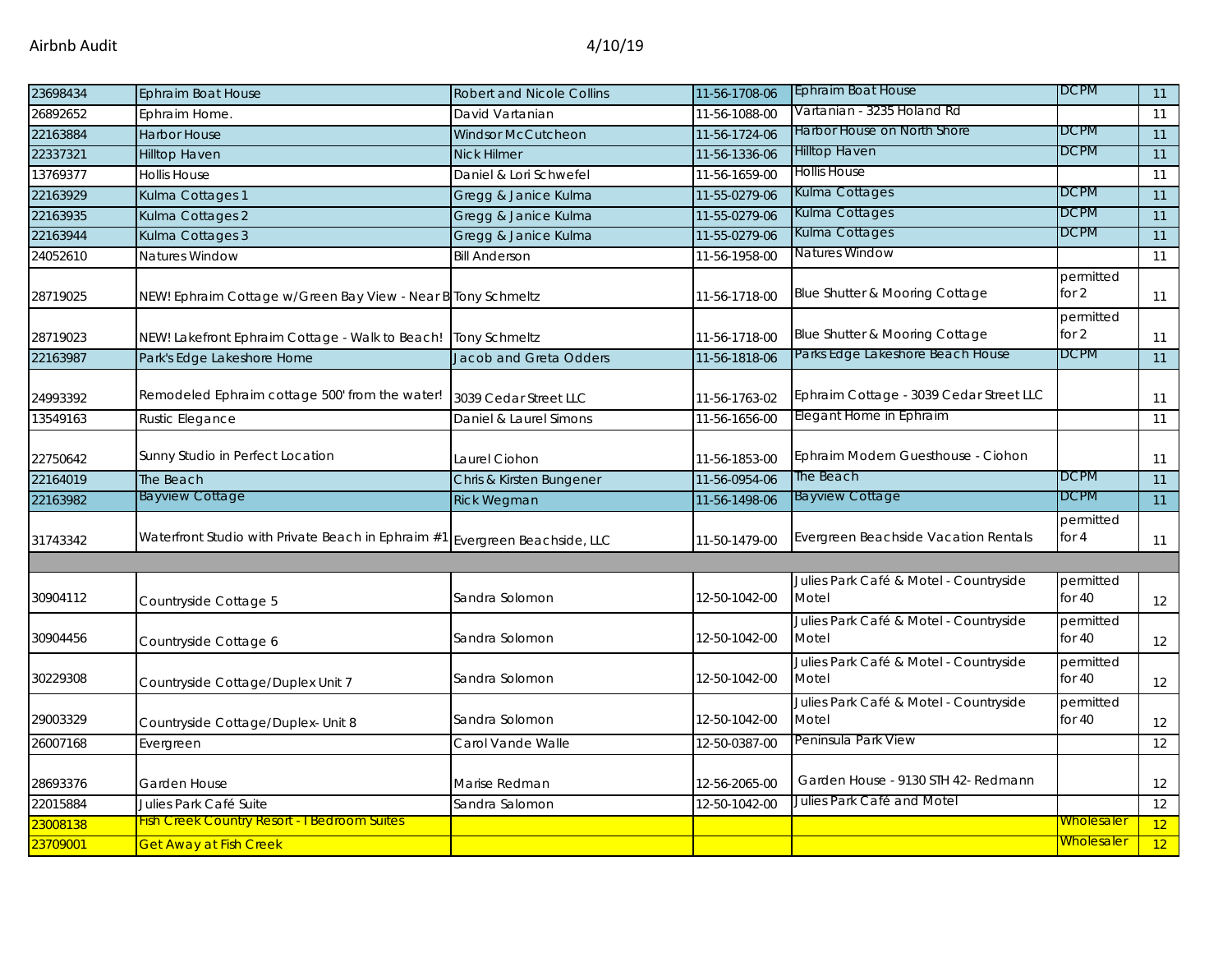| 15634038 | Brookpoint Condo 2 BR, 2 BA                           | Karen Berndt                     | 12-53-1681-00 | Brook Point Condo #5- Berndt             |                       | 12 |
|----------|-------------------------------------------------------|----------------------------------|---------------|------------------------------------------|-----------------------|----|
| 29654419 | Condo in Fish Creek by Peninsula State Park (A7)      | Evergreen Hill Condo Owners Assn | 12-53-0357-00 | Evergreen Hill                           | permitted<br>for 15   | 12 |
| 22268447 | Downtown Fish Creek with a View                       | <b>Stacey Berndt</b>             | 12-53-1855-00 | Downtown Fish Creek with a View - Berndt |                       | 12 |
| 24189891 | Elegant Creekside Cottage (on Fish Creek)             | Patricia Culliton                | 12-53-1890-00 | Creekside Cottage                        |                       | 12 |
| 29659682 | Evergreen A3                                          | Evergreen Hill Condo Owners Assn | 12-53-0357-00 | Evergreen Hill                           | permitted<br>for $15$ | 12 |
| 29660011 | Evergreen A8                                          | Evergreen Hill Condo Owners Assn | 12-53-0357-00 | Evergreen Hill                           | permitted<br>for 15   | 12 |
| 29660194 | Evergreen B!                                          | Evergreen Hill Condo Owners Assn | 12-53-0357-00 | Evergreen Hill                           | permitted<br>for 15   | 12 |
| 29659642 | Evergreen B3                                          | Evergreen Hill Condo Owners Assn | 12-53-0357-00 | Evergreen Hill                           | permitted<br>for 15   | 12 |
| 29708652 | Evergreen B4                                          | Evergreen Hill Condo Owners Assn | 12-53-0357-00 | Evergreen Hill                           | permitted<br>for 15   | 12 |
| 29756847 | Evergreen B5                                          | Evergreen Hill Condo Owners Assn | 12-53-0357-00 | Evergreen Hill                           | permitted<br>for 15   | 12 |
| 29709704 | Evergreen B6                                          | Evergreen Hill Condo Owners Assn | 12-53-0357-00 | Evergreen Hill                           | permitted<br>for 15   | 12 |
| 29002621 | Evergreen Hill Condo - B2                             | Evergreen Hill Condo Owners Assn | 12-53-0357-00 | Evergreen Hill                           | permitted<br>for 15   | 12 |
| 29001809 | Evergreen Hill Condo A1                               | Evergreen Hill Condo Owners Assn | 12-53-0357-00 | Evergreen Hill                           | permitted<br>for $15$ | 12 |
| 29513817 | Evergreen Hill Condo A2 - By Peninsula State Park     | Evergreen Hill Condo Owners Assn | 12-53-0357-00 | Evergreen Hill                           | permitted<br>for 15   | 12 |
| 29513197 | Evergreen Hill Condo A4 - by Peninsula State Park     | Evergreen Hill Condo Owners Assn | 12-53-0357-00 | Evergreen Hill                           | permitted<br>for $15$ | 12 |
| 29654280 | Evergreen Hill Condo-A5                               | Evergreen Hill Condo Owners Assn | 12-53-0357-00 | Evergreen Hill                           | permitted<br>for 15   | 12 |
| 29513544 | Evergreen Hill Condo B7 - By Peninsula State Park     | Evergreen Hill Condo Owners Assn | 12-53-0357-00 | Evergreen Hill                           | permitted<br>for 15   | 12 |
| 20308419 | Luxury tri-Level Condo Downtown Fish Creek            | Jonathan Glapa                   | 12-53-1791-00 | Luxury Tri-Level Fish Creek - Glapa      |                       | 12 |
| 24376818 | NEW! 'Cliff Cottage' Door County Home-Walk to<br>Bay! | Cottage Row LLC - Jen Ciesar     | 12-53-1979-00 | Cliff Cottage                            |                       | 12 |
| 21125448 | Peaceful getaway in Fish Creek                        | Mary Gunderson                   | 12-53-1423-00 | Northhaven Gunderson                     |                       | 12 |
| 31457675 | Stay by Peninsula State Park, Condo A6                | Evergreen Hill Condo Owners Assn | 12-53-0357-00 | Evergreen Hill                           | permitted<br>for $15$ | 12 |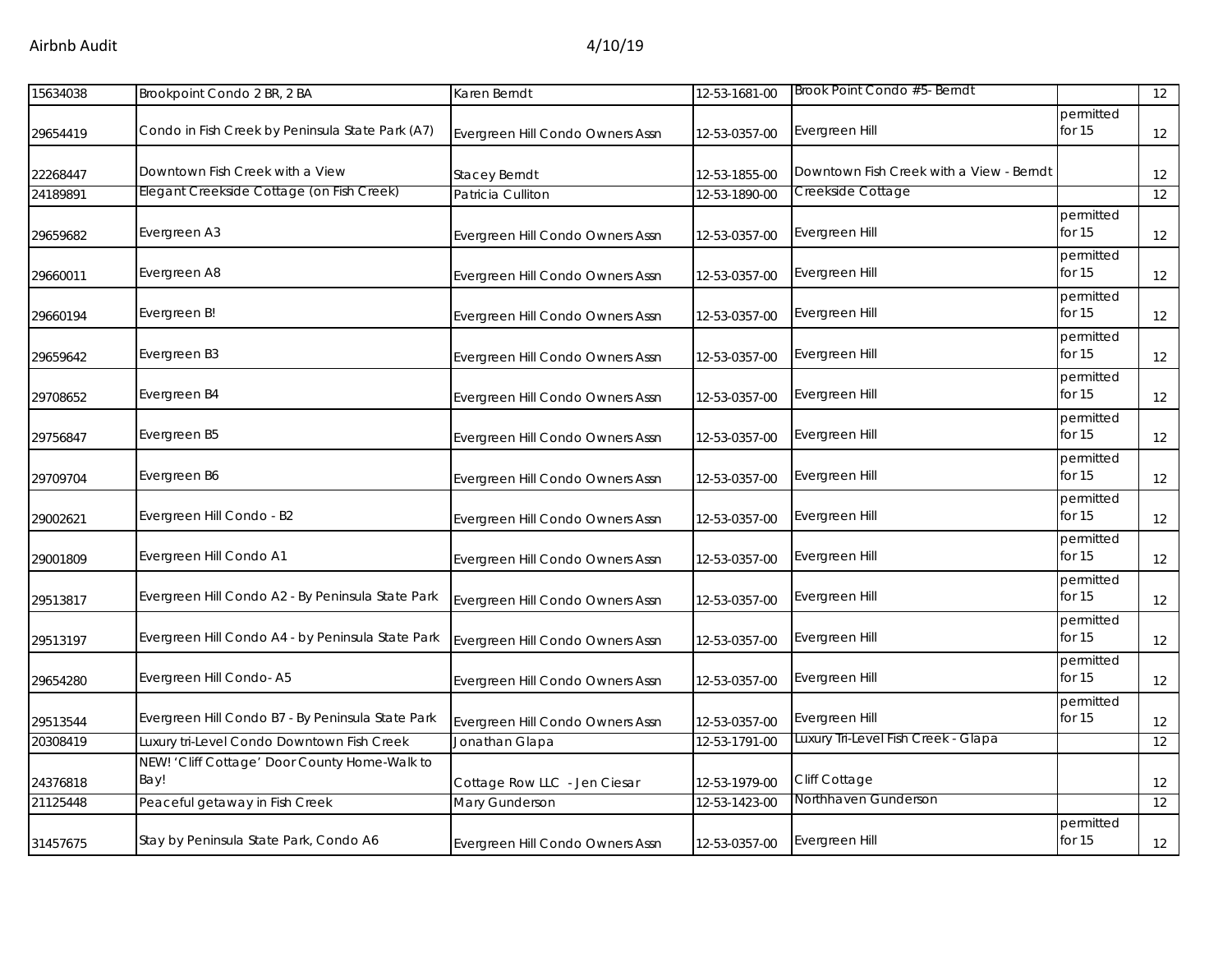| 33471462 | Year round luxury getaway in Fish Creek                                   |                                                       |               |                                                            |                     | 12              |
|----------|---------------------------------------------------------------------------|-------------------------------------------------------|---------------|------------------------------------------------------------|---------------------|-----------------|
| 32590423 | #3 Dove Cottage - Breakfast Not Included - Thorp<br>House Inn & Cottages  | Thorp House LLC - Matthew J Ranzau                    | 12-54-2047-00 | Thorp House Inn and Cottages LLC                           | permitted<br>for 11 | 12              |
| 32590795 | #4 Lark Cottage - Breakfast Not Included - Thorp<br>House Inn & Cottages  | Thorp House LLC - Matthew J Ranzau                    | 12-54-2047-00 | Thorp House Inn and Cottages LLC                           | permitted<br>for 11 | 12              |
| 32590983 | #5 Quail Cottage - Breakfast Not Included - Thorp<br>House Inn & Cottages | Thorp House LLC - Matthew J Ranzau                    | 12-54-2047-00 | Thorp House Inn and Cottages LLC                           | permitted<br>for 11 | 12              |
| 32591090 | #6 Wren Cottage - Breakfast Not Included - Thorp<br>House Inn & Cottages  | Thorp House LLC - Matthew J Ranzau                    | 12-54-2047-00 | Thorp House Inn and Cottages LLC                           | permitted<br>for 11 | 12              |
| 5278540  | Irish Hospitality in Fish Creek WI                                        | Megan O'Meara                                         | 12-54-0685-00 | O'Meara's Cottage Loft                                     |                     | 12              |
| 23398401 | A Retreat Art Gallery Stay in Door County                                 | Wendy Carpenter                                       | 12-56-1975-00 |                                                            |                     | 12              |
| 22163840 | A Rileys Retreat                                                          | Bryan and Tracy Bigari                                | 12-56-1482-06 | A Rileys Retreat                                           | <b>DCPM</b>         | 12              |
| 32206576 | Artist's Retreat Luxury Home in Charming setting                          | Paul and Katherine Munck                              | 12-56-1519-02 | <b>An Artists Retreat</b>                                  | lundquist           | 12              |
| 6019754  | <b>Birch Bluff</b>                                                        | <b>Eleanor J Warntjes</b>                             | 12-56-1845-02 | <b>Birch Bluff</b>                                         | lundquist           | 12              |
| 26149128 | <b>Button Marsh Farm</b>                                                  | <b>David Harris</b>                                   | 12-56-1919-06 | <b>Button Marsh Farm</b>                                   | <b>DCPM</b>         | $\overline{12}$ |
| 1894636  | Cedar Creek Lodge II                                                      | Michael Servais                                       | 12-56-1357-00 | Cedar Creek Lodge #2                                       |                     | 12              |
| 13496429 | Cedarwood Vacation Home                                                   | Jay and Carla Marr                                    | 12-55-0778-00 | Cedarwood Marr                                             |                     | 12              |
| 22163831 | Cottage Row on the Rocks                                                  | Apfelbach Family Trust, LLC                           | 12-56-1494-06 | Cottage Row on the Rocks                                   | <b>DCPM</b>         | 12              |
| 12588724 | Country Chalet of Fish Creek                                              | Dennis & Marla Sunstron                               | 12-55-0830-00 | Country Chalet                                             |                     | 12              |
| 16497330 | COZY DC HOME RETREAT IN FISH CREEK, WI                                    | Steven Pachonphai                                     | 12-56-1692-00 | DC HOME Pachonphai                                         |                     | 12              |
| 26021111 | Daisy Patch Retreat                                                       | Tierney Home Rental LLC - Catharine Tie 12-56-1798-02 |               | <b>Tierney Home</b>                                        | lundquist           | 12              |
| 22163833 | Eagle Harbor View                                                         | Nancy Claypool                                        | 12-56-1570-06 | <b>Eagle Harbor View</b>                                   | <b>DCPM</b>         | 12              |
| 18941540 | <b>Ellmann House</b>                                                      | <b>Steve Ellmann</b>                                  | 12-56-0369-00 | Ellman House                                               |                     | 12              |
| 12964179 | Fish Creek, WI: Sweet log cabin & meditation paths Robin Bienemann        |                                                       | 12-56-1665-00 | Sweet Log Cabin Bienneman                                  |                     | 12              |
| 31948544 | Foxlea Guest House in Fish Creek                                          | <b>Rymar Properties LLC</b>                           | 12-56-2055-00 | Foxlea Farms                                               |                     | 12              |
| 22163877 | <b>Gibraltar House</b>                                                    | Paul & Amy Devine                                     | 12-56-1439-06 | <b>Gibraltar House</b>                                     | <b>DCPM</b>         | 12              |
| 26989763 | <b>Homestead Park House</b>                                               | <b>PDW Rentals LLC</b>                                | 12-56-1801-00 | Park House                                                 |                     | 12              |
| 10015145 | Lawler Guest House                                                        | Greg and Dan Lawler                                   | 12-56-1573-00 | Lawler Guest House                                         |                     | 12              |
| 22339034 | Log Retreat at Fish Creek                                                 | <b>William Anderson</b>                               | 12-56-1225-06 | Log Retreat at Fish Creek                                  | <b>DCPM</b>         | 12              |
| 28431338 | Maple Grove Cottage                                                       | Maple Grove Cottage LLC                               | 12-56-1330-00 | Maple Grove Cottage                                        |                     | 12              |
| 28127081 | Maple Grove Landing (Brand New Rental)                                    | <b>Rick and Rachel Chomeau</b>                        | 12-56-2003-00 | Maple Grove Landing Chomeau                                |                     | 12              |
| 26845405 | NEW Family-Friendly Fish Creek 'Cape House'<br>w/Yard                     | Deborah, Carl & Joan Eckert                           | 12-56-0679-00 | Eckert Vacation Home - Cape Cod House<br><b>Fish Creek</b> |                     | 12              |
| 31150450 | Private Fish Creek cottage in the woods.                                  | Steven and Lana Amenda                                | 12-56-2091-00 | Private Fish Creek Cottage - Amenda                        |                     | 12              |
| 5123586  | Relax & Refocus at Hesed House                                            | Rebecca and Richard Van Sistine                       | 12-56-2038-00 | Hesed House                                                |                     | 12              |
| 23254660 | Rustic Custom Home - 3 Min from Fish Creek<br>Harbor!                     | <b>Beth Ciesar</b>                                    | 12-56-1858-00 | <b>Bluff Barn</b>                                          |                     | 12              |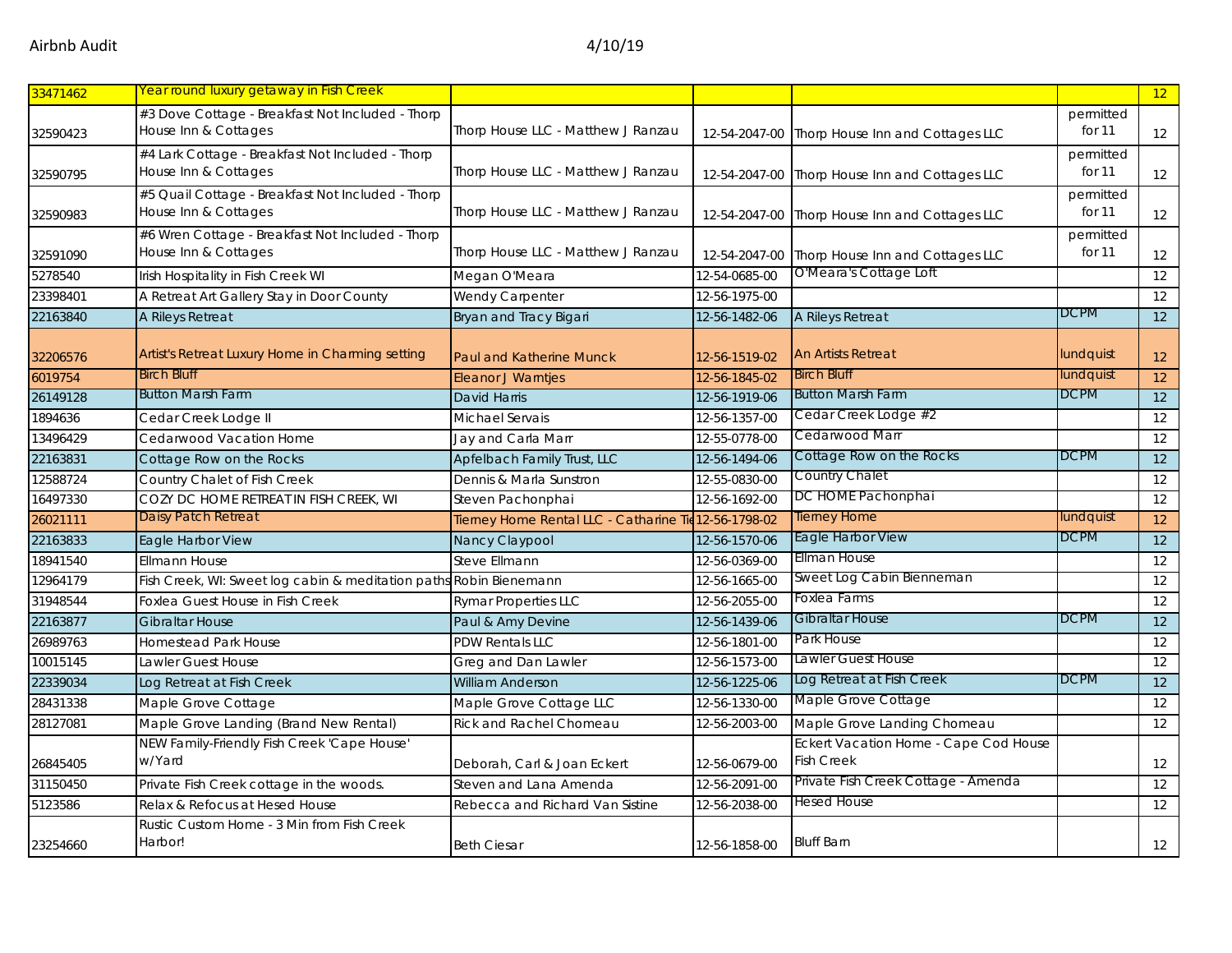| 23233934  | The House on High Rock Creek                                        | Karen L Wagner Trust & Andrew J Lang 12-56-1938-00 |               | House on High Rock Creek                      |             | 12 |
|-----------|---------------------------------------------------------------------|----------------------------------------------------|---------------|-----------------------------------------------|-------------|----|
|           | <b>Fish Creek Retreat</b>                                           |                                                    |               | 30+ days only                                 |             |    |
| 23629319  |                                                                     |                                                    |               | 30+ days only                                 |             | 12 |
| 7213011   | Tuckers Retreat                                                     |                                                    |               |                                               |             | 12 |
|           |                                                                     |                                                    | 14-56-1961-00 | Forestville Hideaway Home                     |             |    |
| 26231098  | Forest hideaway Home                                                | Ransom Flanders                                    |               |                                               |             | 14 |
| 33043343  | <b>Beautiful Door County Country Escape</b>                         |                                                    |               |                                               |             | 14 |
|           |                                                                     |                                                    |               |                                               |             |    |
| 33309008  | <b>Beautiful Farmhouse</b>                                          |                                                    |               |                                               |             | 15 |
|           |                                                                     |                                                    |               | Beautiful Waterfront Cottage on Clark<br>Lake |             |    |
| 27421061  | Beautiful Waterfront Cottage on Clark Lake                          | Kari and Scott Hunt                                | 15-56-1998-00 | Beechwood Lodge Porter                        |             | 15 |
| 25625710  | Beechwood Lodge                                                     | Jessica Porter                                     | 15-56-1956-00 | Raduenz 6551 CTH T                            |             | 15 |
| 11659022  | Classic Farm House in Egg Harbor (upper unit)                       | <b>Tim Raduenz</b>                                 | 15-56-1601-00 | Lakeside Paradise Slater                      |             | 15 |
| 14400793  | Door County Lakeside Retreat                                        | Janet Slater                                       | 15-56-1085-00 | Jacksonport Home Geitner                      |             | 15 |
| 25284585  | Jacksonport Home                                                    | <b>Robert Geitner</b>                              | 15-56-1944-00 | Shoreline Ventures                            |             | 15 |
| 23484321  | Jacksonport Wi Door Co on the Beach                                 | Kris Zeile                                         | 15-56-1263-00 |                                               |             | 15 |
| 22163921  | Kangaroo South Shore                                                | Michael K & Mary Lou H Serchen                     | 15-56-1157-06 | Kangaroo South Shore                          | <b>DCPM</b> | 15 |
| 25830166  | The Cottage At Cave Point w/ Heated Pool                            | Michael and Amanda Warecki                         | 15-56-1948-00 | Cottage at Cave Point                         |             | 15 |
| 22164036  | Vans Log Home                                                       | Robert & Marilyn Van Lieshout                      | 15-56-0308-06 | Vans Log Home                                 | <b>DCPM</b> | 15 |
|           |                                                                     |                                                    |               |                                               | permitted   |    |
| 197063455 | <b>Whispering Pines</b>                                             | Beth Ann Meyer                                     | 15-56-1793-00 | <b>Whispering Pines</b>                       | for $2$     | 15 |
|           |                                                                     |                                                    |               |                                               | permitted   |    |
| 19709930  | <b>Whispering Pines 2</b>                                           | Beth Ann Meyer                                     | 15-56-1793-00 | <b>Whispering Pines</b>                       | for 2       | 15 |
|           |                                                                     |                                                    |               |                                               |             |    |
| 9953250   | Door County Country Home                                            | <b>Terry Kinney</b>                                | 27-55-0737-00 | Door County Country Home                      |             | 27 |
| 22163859  | Cabots point                                                        | Cabot's Point Properties LLC                       | 27-56-1729-06 | Cabots Point                                  | <b>DCPM</b> | 27 |
|           |                                                                     |                                                    |               |                                               |             |    |
| 24010019  | Door County Cabin next to working lighthouse                        | Bay Area Property Management LLC                   | 27-56-1900-00 | Door County Cabin next to Lighthouse          |             | 27 |
| 185416    | Door County Waterfront Cottage                                      | Lane Kendig and Elaine Carmichael                  | 27-56-1156-00 | Kendig Snake Island                           |             | 27 |
| 26157331  | <b>English Bluebell Cottage</b>                                     | Reginald Peter Jackson                             | 27-56-1955-00 | <b>English Blubell Cottage</b>                |             | 27 |
| 18022339  | Harbor Cottage Retreat                                              | Ray Ambrosius                                      | 27-56-1723-00 | Harbor Cottage Retreat                        |             | 27 |
| 23881936  | Meredith House                                                      | Steven C Sullivan                                  | 27-55-0471-17 | Meredith House                                |             | 27 |
|           |                                                                     |                                                    |               | Nasewaupee Trail Log Home react               |             |    |
| 25447356  | Nasewaupee Trail Log Home                                           | <b>Terry Kinney</b>                                | 27-56-1841-00 | 5/29/18                                       |             | 27 |
| 25189877  | Quiet Country Shed Surrounded by Nature's Beauty Glen Vander Velden |                                                    | 27-56-1912-00 | Shed, The - Vander Velden                     |             | 27 |
|           |                                                                     |                                                    |               |                                               | permitted   |    |
| 22983752  | Sunrise Cabin on Island                                             | Claire Miller & Justin Berken                      | 27-56-1861-00 | <b>Big Island</b>                             | for $2$     | 27 |
|           |                                                                     |                                                    |               |                                               | permitted   |    |
| 22983092  | Sunset Cabin on Island                                              | Claire Miller & Justin Berken                      | 27-56-1861-00 | <b>Big Island</b>                             | for $2$     | 27 |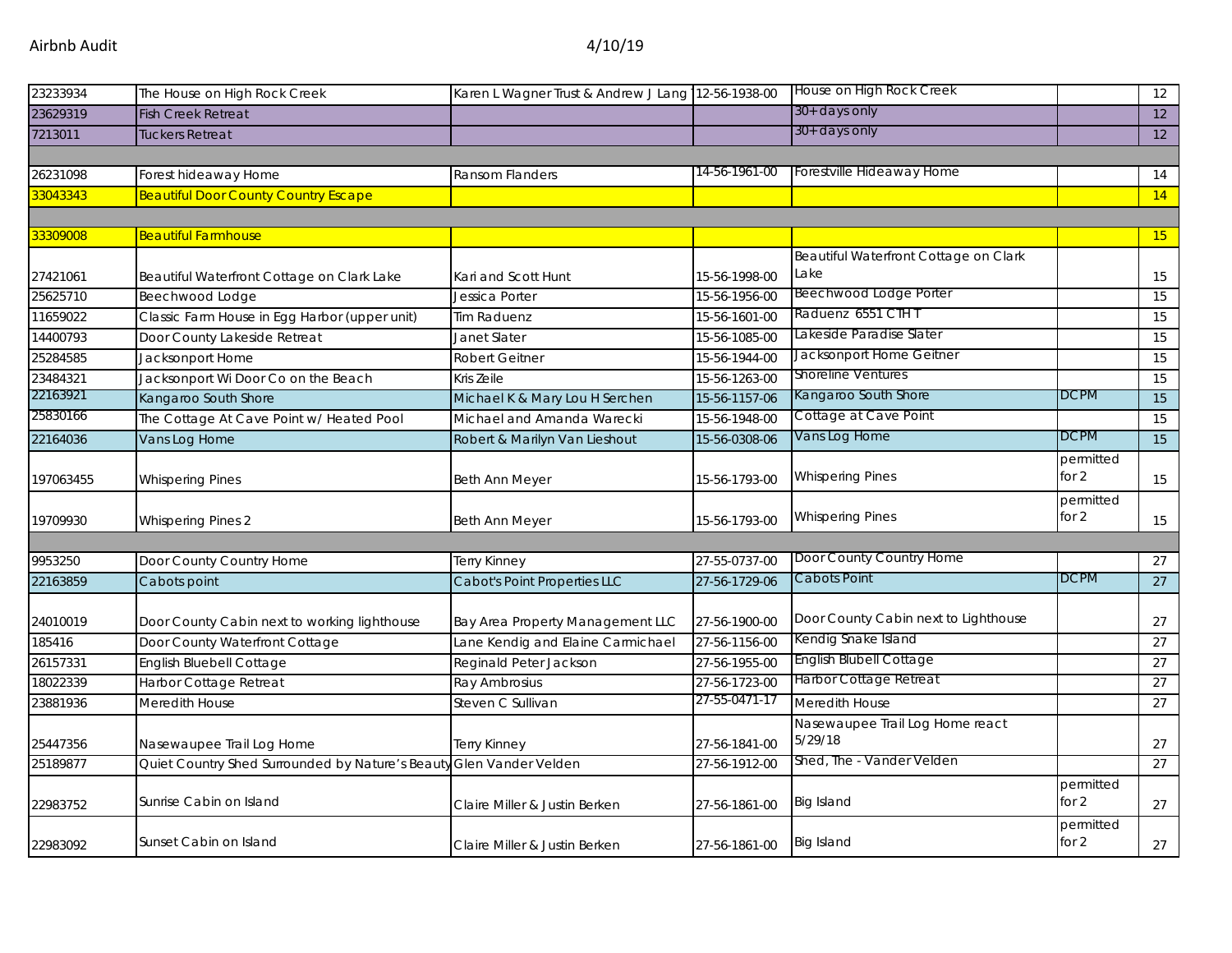| 20512078 |                                                                               | Lyle Handeland                                       | 27-56-1796-00 | Sunshine's Bayshore Vacation Cottage  |                             | 27 |
|----------|-------------------------------------------------------------------------------|------------------------------------------------------|---------------|---------------------------------------|-----------------------------|----|
| 28741299 | Sunshine's Bayshore Vacation Cottage<br>The Bungalow at Potawatomi State Park | Andy Isaacson                                        | 27-56-2011-00 | Bungalow at Potawatomi Park- Isaacson |                             | 27 |
| 14142417 | Waterfront Cottage on Sturgeon Bay                                            | Louise Knutter                                       | 27-56-1680-00 | Waterfront Cottage - Knutter          |                             | 27 |
|          |                                                                               |                                                      |               |                                       |                             |    |
| 22163909 | Hideaway                                                                      | <b>Gregory Herman</b>                                | 32-53-0955-06 | Hideaway, The Herman                  | DCPM                        | 32 |
| 13368133 | Delightful 2 Bdrm B&B                                                         | Kathleen Schmidt                                     | 32-54-1638-00 | Hummingbird B&B                       |                             | 32 |
| 896385   | Sunny Cottage in Ellson Bay                                                   | Deborah "Sophie" Taubert Gehan                       | 32-55-0124-00 | Terra Cottages                        | permitted<br>for five units | 32 |
| 22163817 | A Pearl                                                                       | Jeffrey & Alliscon Ockwood                           | 32-56-1409-06 | A Pearl                               | <b>DCPM</b>                 | 32 |
| 23698547 | <b>Appleport Sunrise</b>                                                      | Kathleen and Edward Callahan                         | 32-56-1913-06 | <b>Appleport Sunrise</b>              | <b>DCPM</b>                 | 32 |
| 22163843 | <b>Arnie's Sanctuary</b>                                                      | James Arneson                                        | 32-56-1352-06 | <b>Arnie's Sanctuary</b>              | <b>DCPM</b>                 | 32 |
| 22163815 | <b>Aunt Sallys</b>                                                            | <b>William Bell</b>                                  | 32-56-1238-06 | <b>Aunt Sallys</b>                    | <b>DCPM</b>                 | 32 |
| 22163849 | <b>Beechers Cabin</b>                                                         | Susan Szabo & Mark Beecher                           | 32-56-1571-06 | <b>Beechers Cabin</b>                 | <b>DCPM</b>                 | 32 |
| 22163853 | <b>Bells' Cottage</b>                                                         | Matt & Ryan Bell                                     | 32-56-1131-06 | <b>Bells Cottage</b>                  | <b>DCPM</b>                 | 32 |
| 23005364 | <b>Blackberry Acres</b>                                                       | Chad Ewald                                           | 32-56-1847-00 | <b>Blackberry Acres</b>               |                             | 32 |
| 22163856 | <b>Brenner Tower</b>                                                          | <b>Brenner Tower LLC</b>                             | 32-56-1227-06 | <b>Brenner Tower</b>                  | <b>DCPM</b>                 | 32 |
| 26020396 | Camp Door                                                                     | <b>Jonathan Ocker</b>                                | 32-56-1844-02 | Camp Door                             | Lundquist                   | 32 |
| 22163823 | Cedar Dell Chalet                                                             | <b>Vicky Kalscheur</b>                               | 32-56-1203-06 | Cedar Dell Chalet                     | <b>DCPM</b>                 | 32 |
| 30926930 | <b>Cedar Tree Cottages</b>                                                    | <b>Glen and Laurie Moegenburg</b>                    | 32-56-1202-02 | Cedar Tree Cottages                   | Lundquist                   | 32 |
| 9818691  | Charming 1880's Log Cabin                                                     | Terry & Kermit Bott                                  | 32-55-0770-00 | Doc's Hideaway                        |                             | 32 |
| 23255108 | Charming Bluff Cottage abuts Waterfront &<br>Orchards                         | Kathleen Van Gemert                                  | 32-56-1908-00 | <b>Bluffside Cottage Van Gemert</b>   |                             | 32 |
| 21026430 | Cottage Hideaway                                                              | Mary Jahnke                                          | 32-55-0710-00 | Cottage Hideaway                      |                             | 32 |
| 27550326 | <b>DOOR 42</b>                                                                | Shawn and Kim Marshall                               | 32-56-1976-00 | DOOR 42                               |                             | 32 |
| 28432154 | Door Bluff Road Lakeshore Getaway                                             | John Schaumburg/Ann Krueger                          | 32-56-1513-06 | Tree Brook                            |                             | 32 |
| 634251   | Door County Lakefront Cottage                                                 | Diane Christell                                      | 32-56-1250-00 | Door County Lakefront Cottage         |                             | 32 |
| 24741359 | Eagle Sands Beach Lodge                                                       | Matthew P Shumway                                    | 32-56-1870-06 | Vandelay Shore                        | <b>DCPM</b>                 | 32 |
| 22163835 | East Haven                                                                    | <b>Barnara Moline</b>                                | 32-56-1592-06 | East Haven                            | <b>DCPM</b>                 | 32 |
| 1036370  | <b>Eclectic Style Cottage</b>                                                 | <b>Tim Raduenz</b>                                   | 32-56-0930-00 | <b>EBDC</b> -Raduenz                  |                             | 32 |
| 1807644  | <b>First Floor with Forest View</b>                                           | Loren & Helen Fandrei                                | 32-56-1341-00 | Granpa's House Rental Door Co WI      |                             | 32 |
| 22163867 | <b>Garret Bay Bluff</b>                                                       | <b>William Berry</b>                                 | 32-56-1641-06 | Garret Bay Bluff                      | <b>DCPM</b>                 | 32 |
| 20802710 | Garrett Bay Getaway                                                           | Kenneth Hays & Sally Wheelock                        | 32-56-1802-00 | Garret Bay Getaway                    |                             | 32 |
| 18686076 | Get Ready to hear Welcome Home                                                | Charlene K Berg                                      | 32-56-1756-00 | Welcome Home- 12625 STH 42            |                             | 32 |
| 22163913 | Hoffman's Up North                                                            | Hoffman's Up North LLC - Matthel Hoffm 32-56-1463-06 |               | Hoffman's Up North                    | <b>DCPM</b>                 | 32 |
| 22163924 | Krause Cottage                                                                | Douglas & Ellen Krause                               | 32-56-1466-06 | Krause Cottage                        | <b>DCPM</b>                 | 32 |
| 20848190 | Lady Loon Lakefront Lodge on Maplewood                                        | Joanne Schaumburg                                    | 32-56-2062-00 | Loon Lady Lodge                       |                             | 32 |
|          |                                                                               |                                                      |               |                                       |                             |    |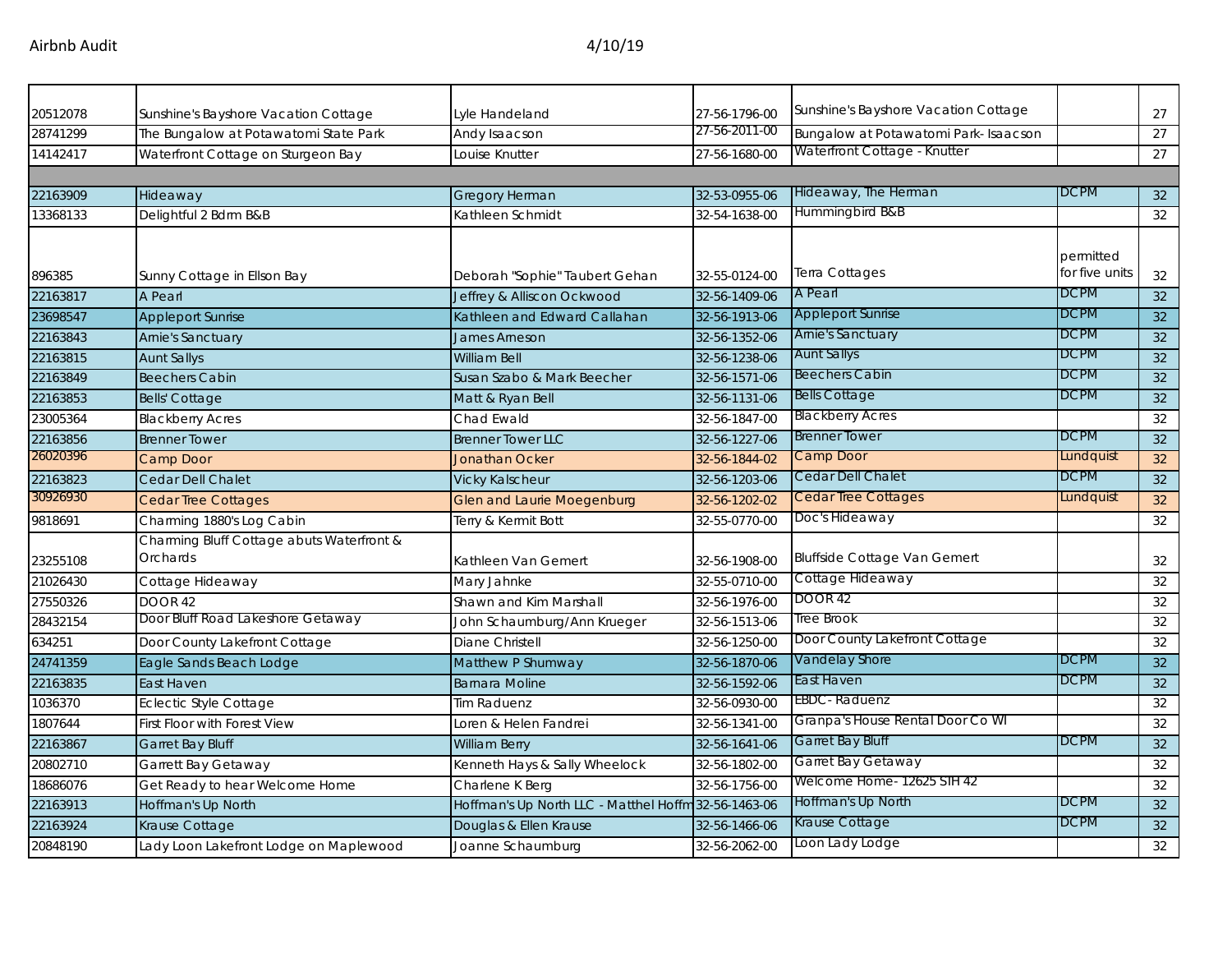| 23682161 | Lakeview Lodge                                        | Lee Hildebrand - Lakeview Lodge LLC                     | 32-56-1804-06 | Lakeview Lodge                                 | <b>DCPM</b>                     | 32 <sup>2</sup> |
|----------|-------------------------------------------------------|---------------------------------------------------------|---------------|------------------------------------------------|---------------------------------|-----------------|
| 26019632 | Lime Kiln Cottage                                     | Carol B Sills                                           | 32-56-1107-02 | Old Lime Kiln Cottage                          | Lundquist                       | 32              |
|          |                                                       |                                                         |               |                                                |                                 |                 |
| 26960062 | Lovely Apt in Sister Bay                              | Stoyan Dimitrov                                         | 32-56-2006-00 | Lovely Apartment in Sister Bay-Dimitrov        |                                 | 32              |
| 27154178 | Never Want to Leave Cottage                           | Herman and Camille Unger                                | 32-56-1996-00 | Never Want to Leave Cottage                    |                                 | 32              |
| 19476764 | North Woods Cottage                                   | <b>Robert Grant</b>                                     | 32-56-1749-00 | Northwoods Cottage                             |                                 | 32              |
| 22163990 | Porcupine Shores                                      | Brian Bartell - Kim Winburn                             | 32-56-1603-06 | Porcupine Shores                               | <b>DCPM</b>                     | 32              |
| 23052847 | Rothaus/Europe Lake                                   | Roman and Claudia Apuzzo                                | 32-56-1849-00 | Europe Lake Cottage-Apuzzo -501 Europe Lake    |                                 | 32              |
| 22163998 | <b>Rustic Cottage</b>                                 | Sandra Berg                                             | 32-56-1387-06 | <b>Rustic Cottage</b>                          | <b>DCPM</b>                     | 32              |
| 6795558  | <b>Rustic Summer Sleeping House</b>                   | Tim and Kathleen Kay                                    | 32-56-1523-00 | <b>Three Sisters Farm</b>                      | permnitted<br>for $3$           | 32              |
| 31885024 | Sand Bay Beach Cabin (Waterfront w/ private<br>beach) | Tom & Tanya Wismar - Sand Bay<br><b>Beach Cabin LLC</b> | 32-56-1880-00 | Sand Bay Beach Cabin LLC - Wismar              |                                 | 32              |
| 17656861 | Schwandt Cottage                                      | Georgina Schwandt                                       | 32-55-0177-00 | Schwandt Cottage                               |                                 | 32              |
| 31074495 | Serendipity Meadow 7-acre oasis in Door County V      | Cecilia and Dennis Lindell                              | 32-56-1963-00 | Serendipity Meadow                             |                                 | 32              |
| 26095414 | Serenity Now                                          | <b>Todd and Michelle Cox</b>                            | 32-56-1838-00 | Sister Bay Respite                             |                                 | 32              |
| 24307299 | Sister Bay Log Home with a View                       | Van Moreau Properties LLC                               | 32-56-1932-00 | Sister Bay Log Home with a view                |                                 | 32              |
| 7998854  | Sweet Door County Cabin                               | Shelly Sprinkman                                        | 32-56-1682-00 | <b>Architecturally Designed Charmer</b>        |                                 | 32              |
| 2336212  | Terra Cottages #2                                     | Deborah "Sophie" Taubert Gehan                          | 32-55-0124-00 | Terra Cottages                                 | permitted<br>for five units     | 32              |
| 14648663 | Terra Cottages #4                                     | Deborah "Sophie" Taubert Gehan                          | 32-55-0124-00 | Terra Cottages                                 | permitted<br>for five units     | 32              |
| 896560   | Terra Cottages Gills Rock 3                           | Deborah "Sophie" Taubert Gehan                          | 32-55-0124-00 | Terra Cottages                                 | permitted<br>for five units     | 32              |
| 897991   | Terra Cottages Gills Rock, Door Co.                   | Deborah "Sophie" Taubert Gehan                          | 32-55-0124-00 | Terra Cottages                                 | permitted<br>for five units     | 32              |
| 6798124  | The Cabbage, a 1969 A frame                           | Kimberly Hazen                                          | 32-56-1496-00 | Hazen Cabbage                                  |                                 | 32              |
| 22164029 | The Nest                                              | Paul O'Keefe                                            | 32-56-1514-06 | Nest, The                                      | <b>DCPM</b>                     | 32              |
| 22164028 | <b>The Point</b>                                      | <b>Heather Erickson</b>                                 | 32-56-1292-06 | Point, The                                     | <b>DCPM</b>                     | 32              |
| 25949863 | Colorful, Cozy Cottage in a Quiet Town                | Mathias Zehender                                        | 32-56-1992-00 | Zehnder - Colorful Cozy Cottage Windside<br>#3 |                                 | 32              |
| 8346814  | Three Sister Meadow Private Room                      | Tim and Kathleen Kay                                    | 32-56-1523-00 | <b>Three Sisters Farm</b>                      | permitted<br>for three<br>units | 32              |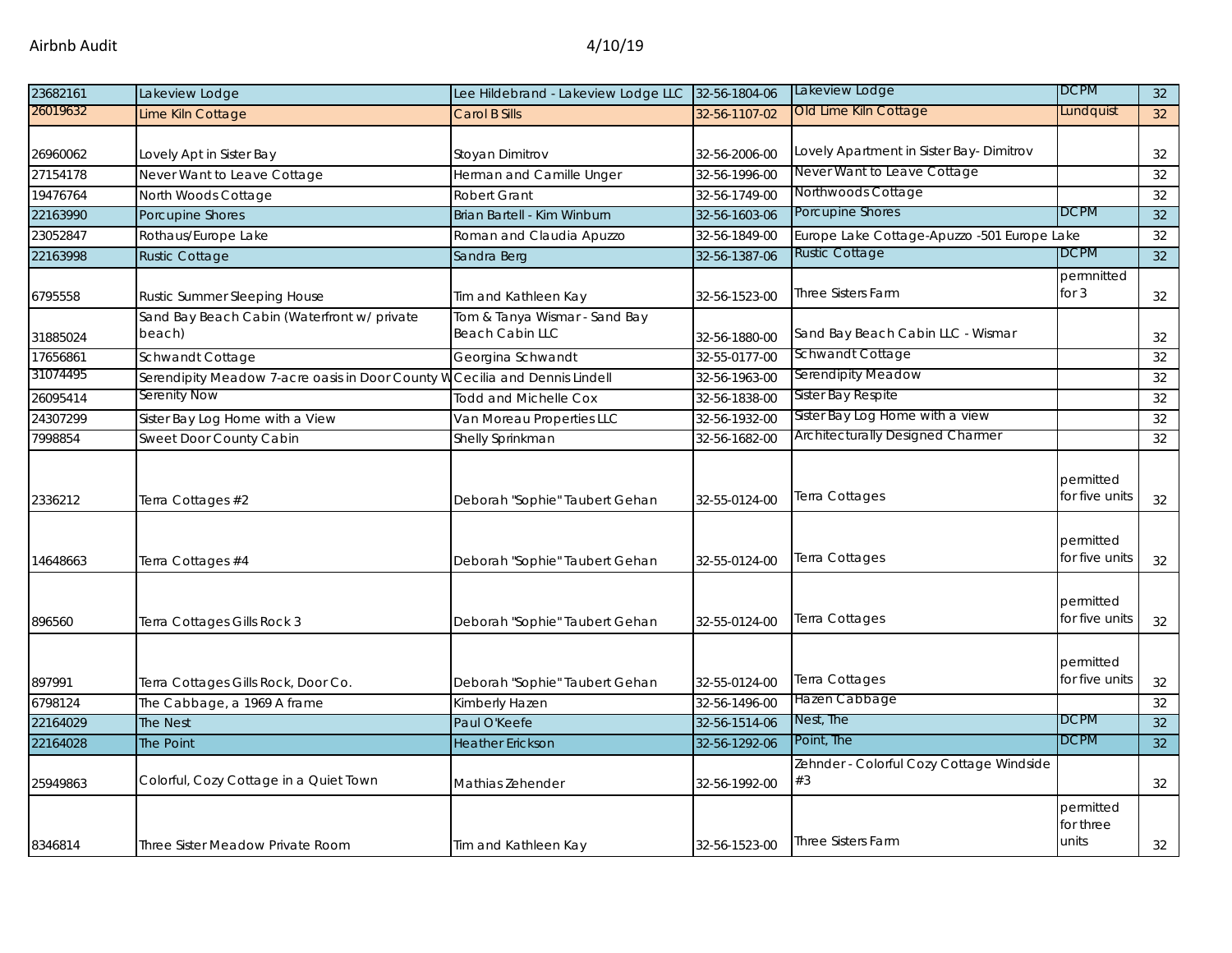|          |                                                                                                           |                                      |               |                                           | permitted<br>for three |    |
|----------|-----------------------------------------------------------------------------------------------------------|--------------------------------------|---------------|-------------------------------------------|------------------------|----|
| 8036265  | Three Sisters "Sweet" Retreat                                                                             | Tim and Kathleen Kay                 | 32-56-1523-00 | <b>Three Sisters Farm</b>                 | units                  | 32 |
| 31650868 | Tree Top Getaway                                                                                          | Kayla Gensler                        | 32-56-2040-00 | Tree Top Getaway                          |                        | 32 |
| 24230129 | Unique architect designed home on waterfront blu Kimberly Hazen                                           |                                      | 32-56-1971-00 | Vinkelhus-Vest                            |                        | 32 |
| 22164049 | <b>Windmill Place</b>                                                                                     | Michael & Vicki Bowers               | 32-56-1134-06 | Windmill - 10104 Town Line Dr             | <b>DCPM</b>            | 32 |
| 22337471 | Cappy Cottage                                                                                             | <b>Hakes Family Trust</b>            | 32-56-1132-06 | Cappy Cottage                             | <b>DCPM</b>            | 32 |
| 22163958 | Le Jardin                                                                                                 | <b>Jeff Brozek</b>                   | 32-56-2067-06 | Le Jardin                                 | <b>DCPM</b>            | 32 |
|          |                                                                                                           |                                      |               |                                           |                        |    |
| 26565068 | Chanticleer Guest House-Garden Room                                                                       | Chanticleer Guest House, Inc.        | 33-54-0006-00 | <b>Chanticleer Guest House</b>            | permitted<br>for $12$  | 33 |
| 26537104 | Chanticleer Guest House-Granary Room                                                                      | Chanticleer Guest House, Inc.        | 33-54-0006-00 | <b>Chanticleer Guest House</b>            | permitted<br>for $12$  | 33 |
| 26564676 | Chanticleer Guest House-Loft Room                                                                         | Chanticleer Guest House, Inc.        | 33-54-0006-00 | <b>Chanticleer Guest House</b>            | permitted<br>for $12$  | 33 |
| 26565824 | Chanticleer Guest House-Rose Room                                                                         | Chanticleer Guest House, Inc.        | 33-54-0006-00 | <b>Chanticleer Guest House</b>            | permitted<br>for 12    | 33 |
| 26565527 | Chanticleer Guest House-Sunflower Room                                                                    | Chanticleer Guest House, Inc.        | 33-54-0006-00 | <b>Chanticleer Guest House</b>            | permitted<br>for $12$  | 33 |
| 23546503 | Birmingham's Barn by the Bay                                                                              | Birmingham's of Sturgeon Bay         | 33-55-0163-00 | <b>Birminghams Cottages</b>               |                        | 33 |
| 23582450 | Door County Beach Retreat                                                                                 | <b>Bill Thorton</b>                  | 33-55-0726-00 | Door County Beach Retreat                 |                        | 33 |
|          | Beautiful home on the best sand beach in Door                                                             |                                      |               | Beautiful Home on the Best Sand Beach in  |                        |    |
| 28359743 | Co.                                                                                                       | Gary and Marion Ciepluch             | 33-56-2009-00 | Do Co - Ciepluch                          |                        | 33 |
| 3047435  | Cottage on Lake in State Park                                                                             | Barb & Gil Hoffman                   | 33-56-1429-00 | Cottage on Lake                           |                        | 33 |
| 13328872 | Door County Dream House                                                                                   | Fred Suchy                           | 33-56-0695-00 | Door County Dream Home                    |                        | 33 |
| 15048452 | Door County Escape!                                                                                       | Ann Johnson                          | 33-56-1660-00 | Clark Lake Cottage - Johnson              |                        | 33 |
| 2293900  | Elegant Farmhouse Central Location                                                                        | Jan Mills and Russell Burie          | 33-56-1851-00 | Elegant Farmhouse                         |                        | 33 |
| 31488590 | Fantastic Family Cottage on Sand Beach                                                                    | Kaftan Family LLP                    | 33-55-0777-00 | Kaftan - 4830 Bark Road                   |                        | 33 |
| 28484110 | Featured in Door County Magazine Luxury Homes                                                             | Travis & Jolyn Boland                | 33-56-0620-00 | Whitefish Bay - Boland 4967 Cave Point Dr |                        | 33 |
| 22164023 | <b>Green House</b>                                                                                        | A&J Properties, LLC                  | 33-56-1493-06 | Green House                               | <b>DCPM</b>            | 33 |
| 4860774  | Huge House on Glidden Drive                                                                               | Mary & Ray Spangler                  | 33-56-0400-00 | Mary's Beach House                        |                        | 33 |
| 22163954 | Lakeside Haven                                                                                            | Kathy Richmond                       | 33-56-1240-06 | Lakeside Haven                            | <b>DCPM</b>            | 33 |
| 25742101 | Lodge on Laurie Lane                                                                                      | Shirley Becker Trust - Polly Kerkman | 33-56-1492-17 | Lodge on Laurie Lane                      |                        | 33 |
| 28407162 | Log Cabin on the nicest sand beach in Door Coun                                                           | Log Cabin Rentals LLC                | 33-56-1447-00 | Log Cabin on the Water                    |                        | 33 |
| 18834422 | Midship at Three's Company                                                                                | Jon Hanson                           | 33-56-906-00  | Little Harbor Cottages                    | permitted<br>for 3     | 33 |
| 33554883 | NEW LISTING - Rustic Charm just steps from the Bay John & Julie Thenell- Thenell Rentals LLC33-55-0063-07 |                                      |               | <b>Thenells Cottage</b>                   |                        | 33 |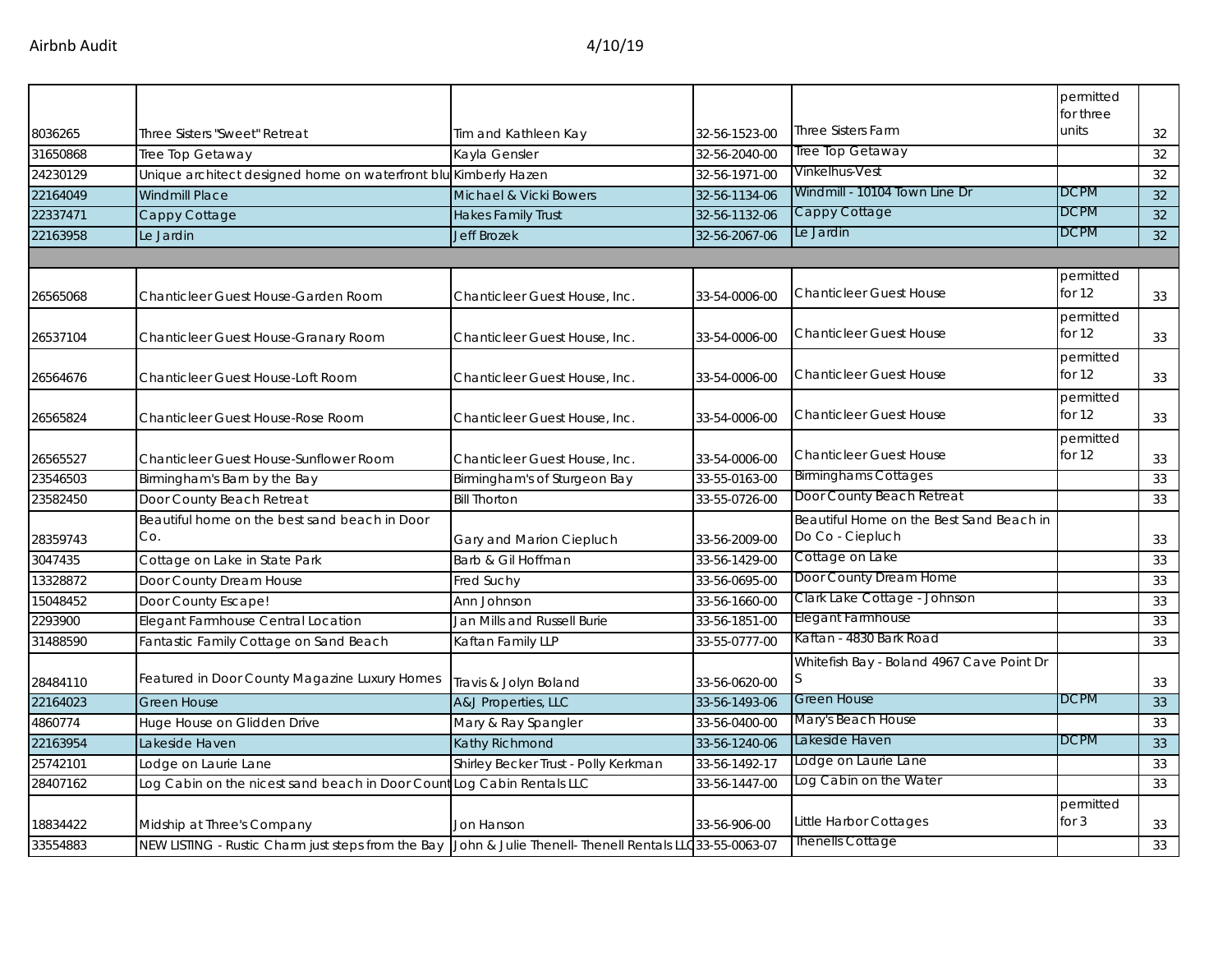| 25551184 | NEW listing! Sand Beach Cottage on Lake<br>Michigan          | Greg, Mary, Nick and Jennelle<br>Anderson | 33-56-1942-00  | Sand Beach Cottage - Anderson               |                              | 33              |
|----------|--------------------------------------------------------------|-------------------------------------------|----------------|---------------------------------------------|------------------------------|-----------------|
| 18834495 | Port Cottage at Three's Company                              | Jon Hanson                                | 33-56-0906-00  | Little Harbor Cottages                      | permitted<br>for $3$         | 33              |
| 22164006 | Serenity in the Woods                                        | Jeffrey and Lana Pray                     | 33-56-1691-06  | Serenity in the Woods                       | <b>DCPM</b>                  | 33              |
|          |                                                              |                                           |                |                                             | permitted                    |                 |
| 18834309 | Starboard Cottage at Three's Company                         | Jon Hanson                                | 33-56-0906-00  | Little Harbor Cottages                      | for $3$                      | 33              |
| 19767552 | <b>Stunning Door County Sunsets</b>                          | <b>Beth Ann Resch</b>                     | 33-56-1792-00  | Stunning Door County Sunsets - Resch        |                              | 33              |
| 12323917 | Woodsy Retreat on Lake Michigan                              | Joan Shiels                               | 33-56-1627-00  | Woodsy Retreat on Lake Michigan             |                              | 33              |
|          |                                                              |                                           |                |                                             |                              |                 |
| 23698884 | Another Thyme                                                | David Peterson                            | 34-56-1805-06  | <b>Anpther Thyme</b>                        | <b>DCPM</b>                  | 34              |
| 12672427 | Beach view waterfront park access!                           | Dawn and Walter Nawrot                    | 34-56-1620-00  | Parkview Drive - Nawrot                     |                              | 34              |
| 22163827 | Copper Moon                                                  | Donald Denny                              | 34-55-0761-06  | Copper Moon Cottage                         | <b>DCPM</b>                  | 34              |
| 24200272 | Cotter Cottage                                               | <b>Brandon Cotter</b>                     | 34-56-1885-00  | Cotter Cottage                              |                              | 34              |
| 19227870 | Cute and Cozy Steps from Downtown                            | Audrey and Craig Schmidt                  | 34-56-1769-00  | Cute and Cozy Sister Bay - Schmidt          |                              | 34              |
| 25692012 | Door in the woods                                            | Tom Ahlbeck - Daisy Ahlbeck Trust         | 34-56-1892-06  | Door in the Woods                           |                              | 34              |
| 16332969 | Family Friendly Retreat in the Heart of Sister Bay           | Pamela Schmitz/ CPS Holdings LLC          | 34-56-1695-00  | Sister Bay Chalet                           |                              | 34              |
| 33579557 | Farmhouse on Northwoods                                      | <b>Hillside Cove LLC</b>                  | 34-56-2080-00  | Farmhouse on Northwoods                     |                              | 34              |
| 22163906 | <b>Hidden Gem</b>                                            | Julie & Nathan Slovin                     | 34-56-0495-06  | Hidden Gem on Trillium                      | <b>DCPM</b>                  | 34              |
| 22164027 | <b>High Garden</b>                                           | Jeff & Alisha Wiswell - Wiswell Property  | 34-56-1888-06  | High Garden                                 | <b>DCPM</b>                  | 34              |
| 30368118 | Hillside Haven                                               | Pamela Schmitz/ CPS Holdings LLC          | 34-56-2051-00  | Hillside Haven                              |                              | 34              |
| 22339043 | King's Landing                                               | <b>Wiswell Property Group</b>             | 34-56-1602-06  | Kings Landing                               | <b>DCPM</b>                  | 34              |
| 27491674 | Large Classic Cottage in Heart of Sister Bay                 | Ashley Prange et al                       | 34-56-1985-00  | Large Classic Cottage in Hear of Sister Bay |                              | 34              |
| 30958438 | Maple Manor                                                  | <b>Gary Polipnick</b>                     | 34-56-2050-00  | Maple Manor - Polipnick                     |                              | 34              |
| 22163993 | <b>Port New</b>                                              | <b>Andrew Bookmeier</b>                   | 34-56-0075-06  | Port New                                    | <b>DCPM</b>                  | 34              |
| 25692031 | Salinskys Domicile Cottage                                   | <b>Jim Salinsky</b>                       | 34-56-1757-06  | Salinskys Domicile Cottage                  | <b>DCPM</b>                  | $\overline{34}$ |
| 20981273 | Sister Bay Cottage                                           | Karen Berndt                              | 34-56-1788-00  | Sister Bay Cottage                          |                              | 34              |
| 23352551 | Sister Bay Eclectic Cottage                                  | <b>Tim Raduenz</b>                        | 34-56-1859-00  | SBDC                                        |                              | 34              |
| 26327643 | The Yoga Pad - Open & Eclectic Includes Free Yog Brad Massey |                                           | 34-56-1982-00  | Yoga Pad, The                               |                              | 34              |
| 22164033 | <b>Trillium Lane</b>                                         | Dennis & Maribeth Dorn                    | 34-56-1702-06  | <b>Trillium Retreat</b>                     | <b>DCPM</b>                  | 34              |
| 22164040 | Wall to Wall Retreat                                         | Jack and Teresa Wall                      | 34-56-1335-016 | Wall to Wall Retreat                        | <b>DCPM</b>                  | 34              |
|          |                                                              |                                           |                |                                             |                              |                 |
| 28561474 | 3 Bedroom Duplex                                             | Jon Hanson                                | 35-50-0907-00  | Snug Harbor Inn                             | 17 (15 rooms<br>$+ 2$ boats) | 35              |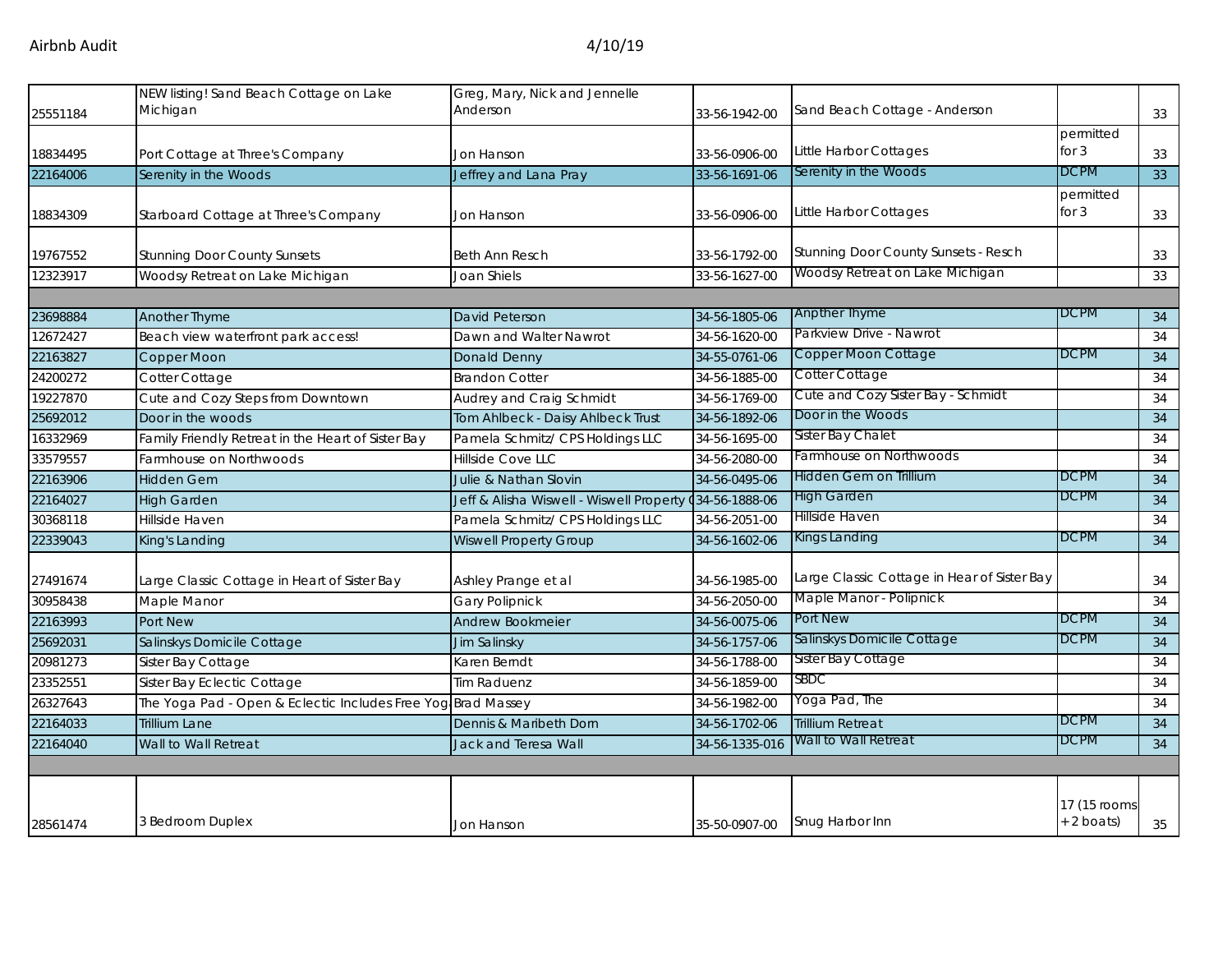| 27656165 | 33ft Yacht!                                    | Jon Hanson                   | 35-50-0907-00 | Snug Harbor Inn     | 17 (15 rooms<br>$+2$ boats)  | 35 |
|----------|------------------------------------------------|------------------------------|---------------|---------------------|------------------------------|----|
| 24114480 | Romantic Luxury Suite - 204                    | Jon Hanson                   | 35-50-0907-00 | Snug Harbor Inn     | 17 (15 rooms<br>$+ 2$ boats) | 35 |
| 24114293 | Beautiful Luxury Suite - 203                   | Jon Hanson                   | 35-50-0907-00 | Snug Harbor Inn     | 17 (15 rooms<br>$+ 2$ boats) | 35 |
| 24113755 | Luxury Suite with a View - 202                 | Jon Hanson                   | 35-50-0907-00 | Snug Harbor Inn     | 17 (15 rooms<br>+ 2 boats)   | 35 |
| 20869118 | Carver Cabin                                   | Jon Hanson                   | 35-50-0907-00 | Snug Harbor Inn     | 17 (15 rooms<br>$+ 2$ boats) | 35 |
| 31929058 | Deluxe Room, 1 King Bed, Second Floor          | Holiday Motel Management LLC | 35-50-0964-00 | Holiday Music Hotel | permitted<br>for 18          | 35 |
| 31927648 | Deluxe Room, 1 Queen Bed, Second Floor         | Holiday Motel Management LLC | 35-50-0964-00 | Holiday Music Hotel | permitted<br>for 18          | 35 |
| 24113755 | Luxury Suite with a View - 202                 | Jon Hanson                   | 35-50-0907-00 | Snug Harbor Inn     | 17 (15 rooms<br>+ 2 boats)   | 35 |
| 33549110 | Newly Remodeled Suite - 201                    | Jon Hanson                   | 35-50-0907-00 | Snug Harbor Inn     | 17 (15 rooms<br>$+ 2$ boats) | 35 |
| 24114480 | Romantic Luxury Suite - 204                    | Jon Hanson                   | 35-50-0907-00 | Snug Harbor Inn     | 17 (15 rooms<br>$+ 2$ boats) | 35 |
| 31928802 | Room, 1 King Bed, Second Floor                 | Holiday Motel Management LLC | 35-50-0964-00 | Holiday Music Hotel | permitted<br>for 18          | 35 |
| 24498867 | Room, 1 Queen Bed and 1 Full Bed, Ground Floor | Holiday Motel Management LLC | 35-50-0964-00 | Holiday Music Hotel | permitted<br>for 18          | 35 |
| 31928561 | Room, 1 Queen Bed and 1 Full Bed, Second Floor | Holiday Motel Management LLC | 35-50-0964-00 | Holiday Music Hotel | permitted<br>for 18          | 35 |
| 24476710 | Room, 1 Queen Bed, Ground Floor                | Holiday Motel Management LLC | 35-50-0964-00 | Holiday Music Hotel | permitted<br>for 18          | 35 |
| 31927631 | Room, 1 Queen Bed, Second Floor                | Holiday Motel Management LLC | 35-50-0964-00 | Holiday Music Hotel | permitted<br>for 18          | 35 |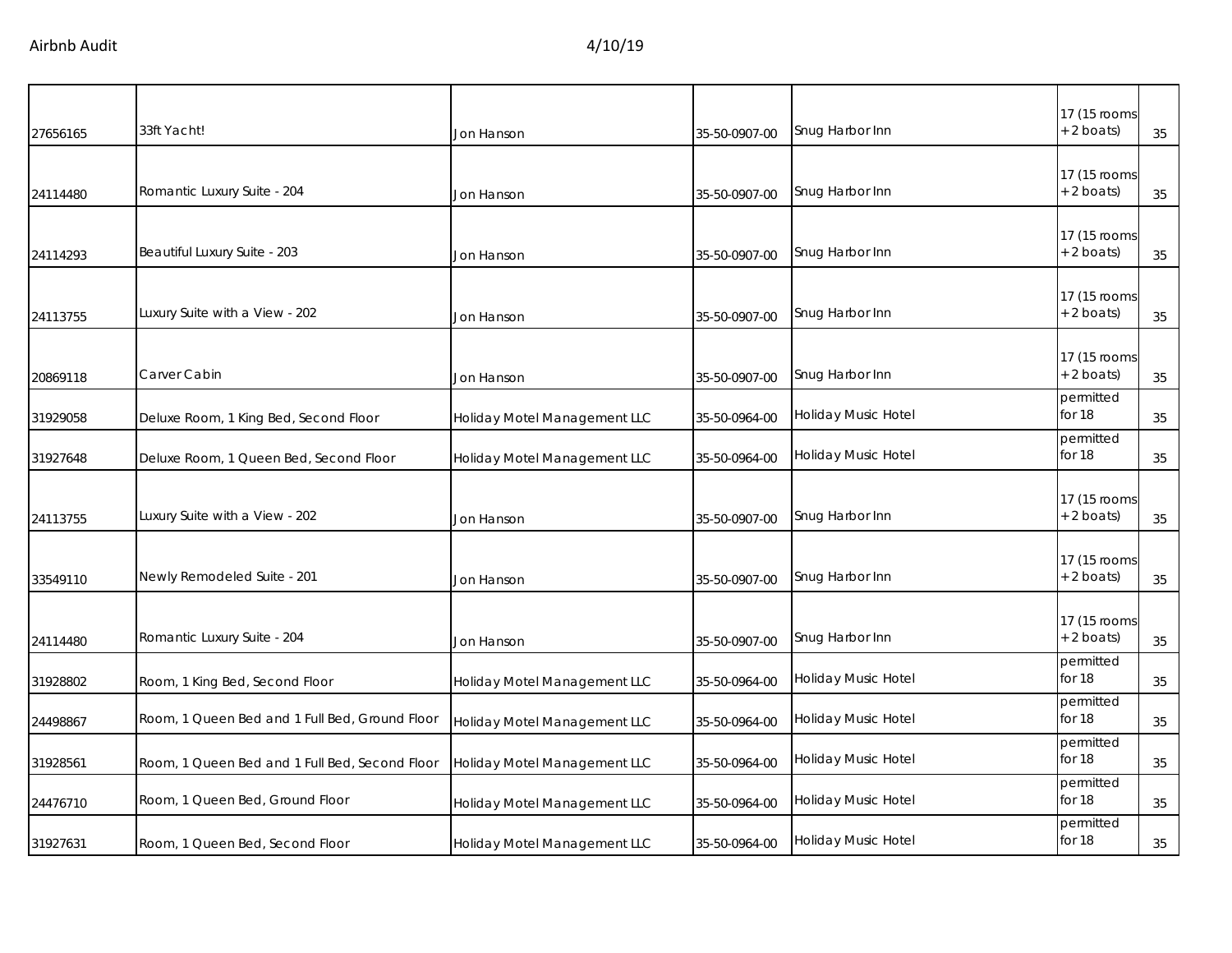| 31926806 | Room, 2 Double beds, Ground Floor                            | Holiday Motel Management LLC | 35-50-0964-00 | Holiday Music Hotel | permitted<br>for 18   | 35 |
|----------|--------------------------------------------------------------|------------------------------|---------------|---------------------|-----------------------|----|
| 31928285 | Room, 2 Double Beds, Second Floor                            | Holiday Motel Management LLC | 35-50-0964-00 | Holiday Music Hotel | permitted<br>for 18   | 35 |
| 10731586 | Private BR/BA, FP & WHO, Historic B&B                        | <b>Dennis Statz</b>          | 35-52-0856-00 | White Lace Inn      | permitted<br>for 19   | 35 |
| 10730935 | Private BR/BA, FP & WHP, Historic B&B                        | Dennis Statz                 | 35-52-0856-00 | White Lace Inn      | permitted<br>for 19   | 35 |
| 28738298 | Private BR/BA, FP&WHP, Historic B&B                          | <b>Dennis Statz</b>          | 35-52-0856-00 | White Lace Inn      | permitted<br>for $19$ | 35 |
| 28737263 | Private BR/BA, FP&WHP, Historic B&B                          | Dennis Statz                 | 35-52-0856-00 | White Lace Inn      | permitted<br>for 19   | 35 |
| 28738915 | Private BR/BA, FP&WHP, Historic B&B                          | Dennis Statz                 | 35-52-0856-00 | White Lace Inn      | permitted<br>for $19$ | 35 |
| 28608919 | Private BR/BA, FP&WHP, Historic B&B                          | Dennis Statz                 | 35-52-0856-00 | White Lace Inn      | permitted<br>for 19   | 35 |
| 28782204 | Private BR/BA, FP&WHP, Historic B&B                          | Dennis Statz                 | 35-52-0856-00 | White Lace Inn      | permitted<br>for 19   | 35 |
| 28739719 | Private BR/BA, FP&WHP, Historic B&B                          | Dennis Statz                 | 35-52-0856-00 | White Lace Inn      | permitted<br>for 19   | 35 |
| 28781413 | Private BR/BA, FP&WHP, Historic B&B                          | Dennis Statz                 | 35-52-0856-00 | White Lace Inn      | permitted<br>for 19   | 35 |
| 28720272 | Private BR/BA, Frplce, Historic B&B                          | Dennis Statz                 | 35-52-0856-00 | White Lace Inn      | permitted<br>for 19   | 35 |
| 10569102 | Private BR/BA, FRPLCE, Historic B&B                          | Dennis Statz                 | 35-52-0856-00 | White Lace Inn      | permitted<br>for 19   | 35 |
| 28562716 | Private BR/BA, Whrlpl, Historic B&B                          | Dennis Statz                 | 35-52-0856-00 | White Lace Inn      | permitted<br>for 19   | 35 |
| 10700860 | Private BR/BA, Whrlpl, Historic B&B                          | Dennis Statz                 | 35-52-0856-00 | White Lace Inn      | permitted<br>for $19$ | 35 |
| 31535739 | Room 1: Door County Orchard (Main House) -<br>White Lace Inn | Dennis Statz                 | 35-52-0856-00 | White Lace Inn      | permitted<br>for 19   | 35 |
| 31560774 | Room 10: Secret Garden (Garden House) - White<br>Lace Inn    | Dennis Statz                 | 35-52-0856-00 | White Lace Inn      | permitted<br>for 19   | 35 |
| 31560870 | Room 11: The Hideaway (Garden House) - White<br>Lace Inn     | Dennis Statz                 | 35-52-0856-00 | White Lace Inn      | permitted<br>for 19   | 35 |
| 31535845 | Room 2: Old Garden Roses (Main House) - White<br>Lace Inn    | <b>Dennis Statz</b>          | 35-52-0856-00 | White Lace Inn      | permitted<br>for 19   | 35 |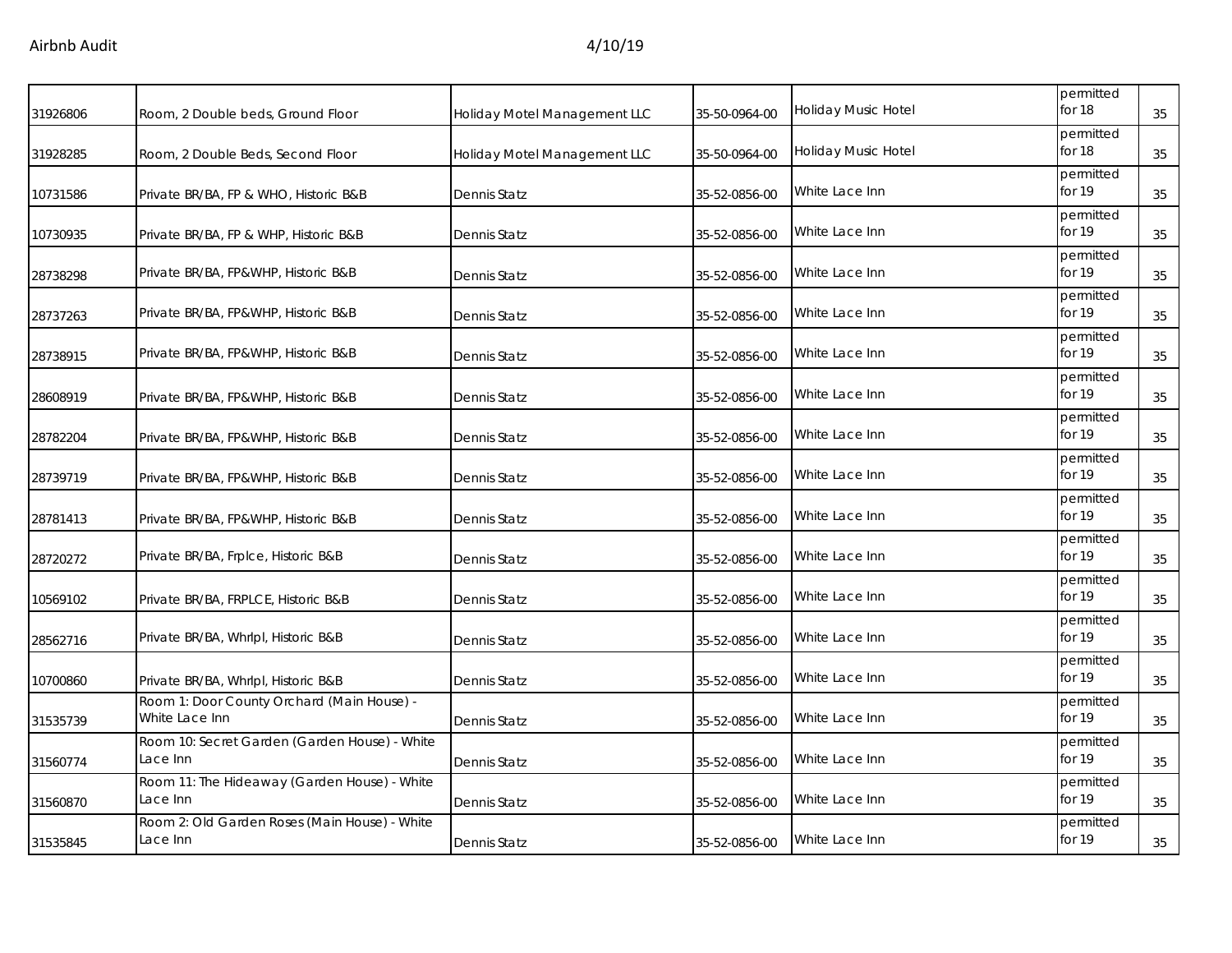| 31536049 | Room 3: English Lavender (Main House) - White<br>Lace Inn     | Dennis Statz                   | 35-52-0856-00 | White Lace Inn                    | permitted<br>for 19        | 35 |
|----------|---------------------------------------------------------------|--------------------------------|---------------|-----------------------------------|----------------------------|----|
| 31536176 | Room 4: Romantic Retreat (Main House) - White<br>Lace Inn     | Dennis Statz                   | 35-52-0856-00 | White Lace Inn                    | permitted<br>for 19        | 35 |
| 31536254 | Room 6: Vintage Rose (Garden house) - White<br>Lace Inn       | Dennis Statz                   | 35-52-0856-00 | White Lace Inn                    | permitted<br>for 19        | 35 |
| 31536340 | Room 7: Garden View (Garden House) - White<br>Lace Inn        | Dennis Statz                   | 35-52-0856-00 | White Lace Inn                    | permitted<br>for 19        | 35 |
| 31560145 | Room 8: English Country (Garden House) - White<br>Lace Inn    | Dennis Statz                   | 35-52-0856-00 | White Lace Inn                    | permitted<br>for 19        | 35 |
| 31560520 | Room 9: Casual Victorian (Garden House) - White<br>Lace Inn   | Dennis Statz                   | 35-52-0856-00 | White Lace Inn                    | permitted<br>for 19        | 35 |
| 31561008 | Room A: Royal Chamber (Washburn House) -<br>White Lace Inn    | Dennis Statz                   | 35-52-0856-00 | White Lace Inn                    | permitted<br>for 19        | 35 |
| 31566668 | Room C: Wild Roses (Washburn House) - White<br>Lace Inn       | Dennis Statz                   | 35-52-0856-00 | White Lace Inn                    | permitted<br>for 19        | 35 |
| 31566760 | Room D: Country Cottage (Washburn House) -<br>White Lace Inn  | Dennis Statz                   | 35-52-0856-00 | White Lace Inn                    | permitted<br>for 19        | 35 |
| 31877729 | Steeple View Cottage                                          | Dennis Statz                   | 35-52-0856-00 | White Lace Inn                    | permitted<br>for 19        | 35 |
| 31586882 | Suite 16: Winter Warmth (Hadley House) - White<br>Lace Inn    | Dennis Statz                   | 35-52-0856-00 | White Lace Inn                    | permitted<br>for 19        | 35 |
| 31587028 | Suite 17: Country Summer (Hadley House) - White<br>Lace Inn   | Dennis Statz                   | 35-52-0856-00 | White Lace Inn                    | permitted<br>for 19        | 35 |
| 31587189 | Suite 18: Fall Festival (Hadley House) - White Lace<br>lnn.   | Dennis Statz                   | 35-52-0856-00 | White Lace Inn                    | permitted<br>for 19        | 35 |
| 31587433 | Suite 19: Spring Floral (Hadley House) - White Lace<br>lnn.   | Dennis Statz                   | 35-52-0856-00 | White Lace Inn                    | permitted<br>for 19        | 35 |
| 31561096 | Suite B: Victorian Suite (Washburn House) - White<br>Lace Inn | Dennis Statz                   | 35-52-0856-00 | White Lace Inn                    | permitted<br>for 19        | 35 |
| 3190446  | Downtown Sturgeon Bay - Postcard                              | RME Holdings - Robert Esposito | 35-53-1452-00 | Arbor and Postcard - RME Holdings | Permitted<br>for two units | 35 |
| 12792862 | Downtown Sturgeon Bay CornerSuite                             | Robert & Teresa Esposito       | 35-53-1628-00 | Villa and Corner Suite            | permitted<br>for $3$       | 35 |
| 12793691 | Downtown Sturgeon Bay Villa Suite                             | Robert & Teresa Esposito       | 35-53-1628-00 | Villa and Corner Suite            | permitted<br>for $3$       | 35 |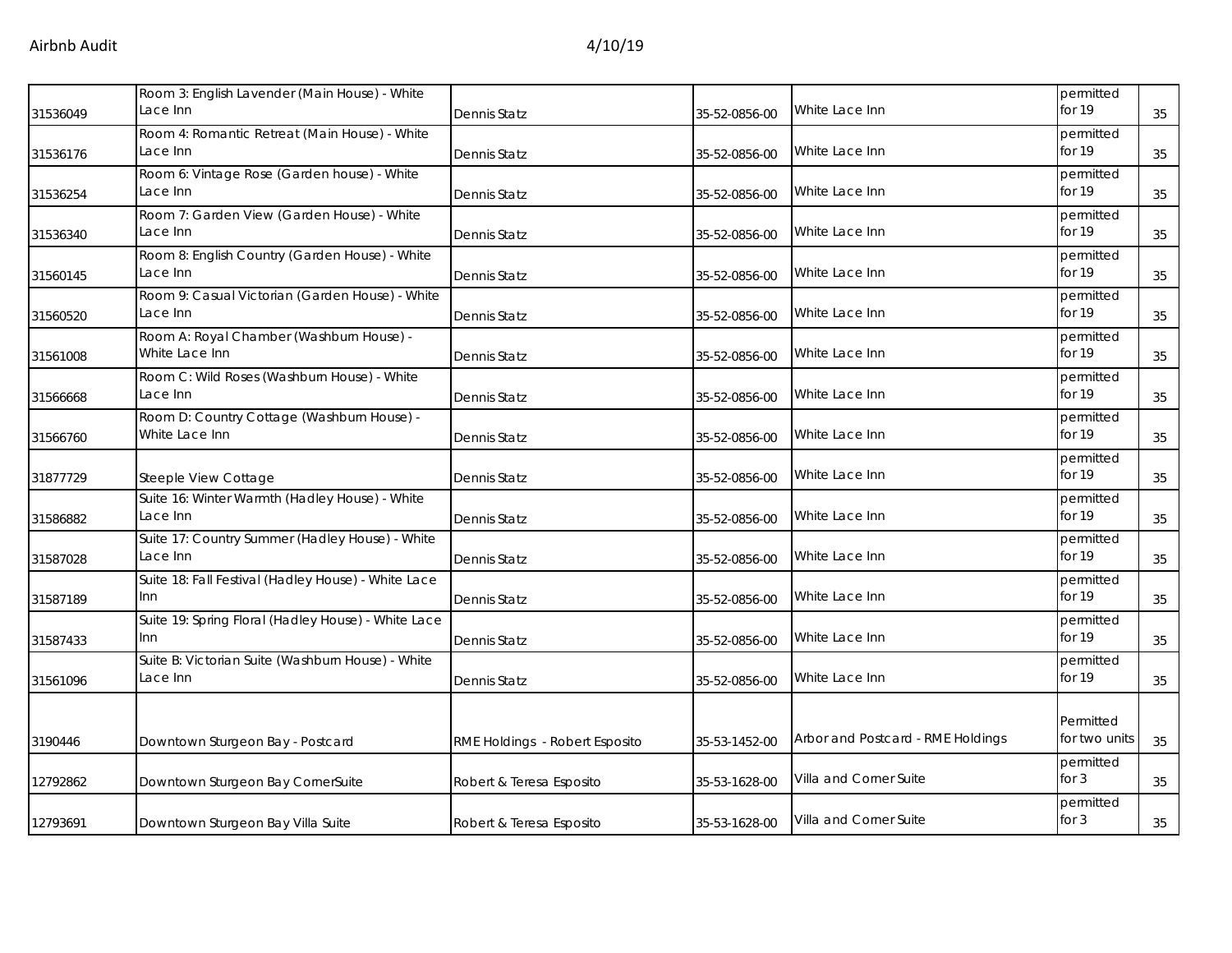| 3324489  | Downtown Sturgeon Bay, Arbor                  | RME Holdings - Robert Esposito     | 35-53-1452-00 | Arbor and Postcard - RME Holdings              | Permitted<br>for two units | 35 |
|----------|-----------------------------------------------|------------------------------------|---------------|------------------------------------------------|----------------------------|----|
|          |                                               |                                    |               |                                                | permitted                  |    |
| 19180482 | The Coach House                               | Robert & Teresa Esposito           | 35-53-1628-00 | Villa and Corner Suite                         | for $3$                    | 35 |
| 4692800  | the Magnolia Suite                            | Diane Allen & Mike Perski          | 35-53-1096-00 | The Magnolia                                   |                            | 35 |
|          |                                               |                                    |               |                                                | permitted                  |    |
| 31039543 | Dancing Dragonfly - Northstar Room            | David Hayes                        | 35-54-1427-00 | Reynolds House B&B - Dancing Dragonfly         | for $4$                    | 35 |
|          |                                               |                                    |               |                                                | permitted                  |    |
| 31038791 | Dancing Dragonfly - Sunrise Room              | David Hayes                        | 35-54-1427-00 | Reynolds House B&B - Dancing Dragonfly         | for 4                      | 35 |
|          |                                               |                                    |               |                                                | permitted                  |    |
| 31039083 | Dancing Dragonfly - Sunset Room               | David Hayes                        | 35-54-1427-00 | Reynolds House B&B - Dancing Dragonfly         | for 4                      | 35 |
| 22027336 | Dancing Dragonfly Airbnb                      | David Hayes                        | 35-54-1427-00 |                                                |                            | 35 |
|          |                                               |                                    |               |                                                | permitted                  |    |
| 9506189  | Diplomat Bed and Breakfast/Treaty Suite       | Tami Dal Santo                     | 35-54-1544-00 | Diplomat Bed and Breakfast                     | for six units              | 35 |
|          | Garden Gate Bed & Breakfast: English Lavender |                                    |               |                                                | permitted                  |    |
| 27085342 | Room                                          | Robin Vallow                       | 35-54-0858-00 | Garden Gate                                    | for $4$                    | 35 |
|          | Garden Gate Bed and Breakfast: Cottage Rose   |                                    |               |                                                | permitted                  |    |
| 27085059 | Room                                          | Robin Vallow                       | 35-54-0858-00 | Garden Gate                                    | for $4$                    | 35 |
|          |                                               |                                    |               |                                                | permitted                  |    |
| 27084207 | Garden Gate Bed and Breakfast: Garden Suite   | Robin Vallow                       | 35-54-0858-00 | Garden Gate                                    | for $4$                    | 35 |
|          | Garden Gate Bed and Breakfast: Vintage Rose   |                                    |               |                                                | permitted                  |    |
| 26745725 | Room                                          | Robin Vallow                       | 35-54-0858-00 | Garden Gate                                    | for $4$                    | 35 |
| 28540445 | <b>Sweet Suites</b>                           | <b>Terry Ullman</b>                | 35-54-1967-00 | Door County Candy B&B                          |                            | 35 |
|          |                                               |                                    |               |                                                | permitted                  |    |
| 17586605 | The Diplomat Bed and Breakfast/Chancery suite | Tami Dal Santo                     | 35-54-1544-00 | Diplomat Bed and Breakfast<br>Almost Like Home | for six units              | 35 |
| 28459138 | ' Almost Like Home" Door County, Wisconsin    | Jerome Jobishop                    | 35-56-2012-00 |                                                |                            | 35 |
| 24911248 | 3BR Newly Renovated House in Sturgeon Bay     | Phlip Lyons and Judith Dwyer Lyons | 35-56-1994-00 | Three Bedroom House - Lyons                    |                            | 35 |
| 1095333  | A City Cottage in the Heart of Town           | Kelly Avenson & Elliot Goettelman  | 35-56-1651-00 | City Cottage, The                              |                            | 35 |
| 26203239 | Air Mikey B                                   | Michael Bleck                      | 35-56-1911-00 | Bleck-316 N Joliet                             |                            | 35 |
| 18359397 | <b>Barbara's Guest House</b>                  | Stephen Day                        | 35-56-1727-00 | <b>Barbara's Guest House</b>                   |                            | 35 |
| 23698225 | Boat House on the Bay                         | <b>William Anderson</b>            | 35-56-1629-06 | <b>Boat House</b>                              | dcpm                       | 35 |
| 24733645 | Castaway Cottage                              | Jonathan & Kathy Salit             | 35-56-1936-00 | Castaway Cottage                               |                            | 35 |
| 19824536 | Chalet by the Bay                             | Jonathan Salit                     | 35-56-1807-00 | Chalet by the Bay - Salit                      |                            | 35 |
| 9271311  | Chalet on the Shore                           | Jennifer Jorns & Brian Frisque     | 35-56-1663-00 | Chalet by the Shore                            |                            | 35 |
| 14487990 | Close to Everything in Sturgeon Bay           | Ann Kifer                          | 35-56-1673-00 | Neenah Street Holdings                         |                            | 35 |
| 8146241  | Cute Yellow House                             | Joan Schiels/Jan Mills             | 35-56-1559-00 | Little Yellow House                            |                            | 35 |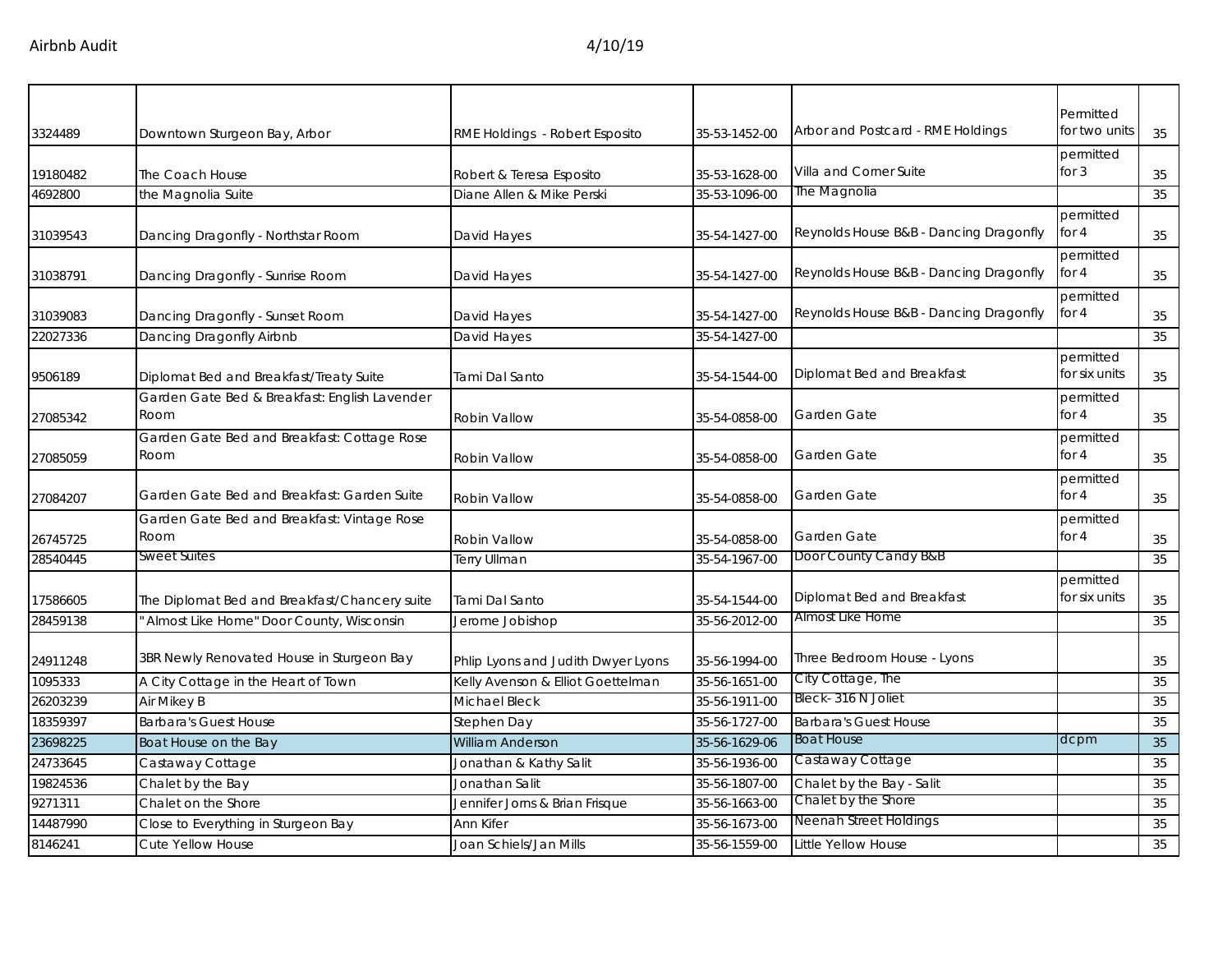|          |                                                                          |                                  |               |                                                        | permitted                       |    |
|----------|--------------------------------------------------------------------------|----------------------------------|---------------|--------------------------------------------------------|---------------------------------|----|
| 19762075 | Delaware Dream                                                           | Carter Holdings LLC              | 35-56-1746-00 | Perfectly Downtown and Delaware Dream for 2            |                                 | 35 |
| 24261293 | Dock on the Bay Coach Home                                               | Fear Investments                 | 35-56-1889-00 | Dock on the Bay                                        |                                 | 35 |
| 19179293 | Door County Bayview                                                      | Diane Rockwell                   | 35-56-1772-00 | Door County Bayview                                    |                                 | 35 |
| 13257277 | Door County Easy Living                                                  | <b>Rich Miller</b>               | 35-56-1654-00 | Door County Easy Living - Miller                       |                                 | 35 |
| 28511065 | Door County Home Away From Home                                          | Alison and Phil Weckler          | 35-56-2001-00 | Door County Home Away from Home                        |                                 | 35 |
| 3280736  | Door County Waterfront Cottage                                           | CenterPointe Yacht Services      | 35-56-0911-00 | CenterPointe Marina                                    | permitted<br>for three<br>units | 35 |
| 13749828 | Door County Waterfront Cottage                                           | CenterPointe Yacht Services      | 35-56-0911-00 | CenterPointe Marina                                    | permitted<br>for three<br>units | 35 |
| 3518762  | Downtown Sturgeon Bay, Door County                                       | <b>Hans Reumschuessel</b>        | 35-56-1437-00 | Downtown Sturgeon Bay                                  |                                 | 35 |
| 28284749 | Eagle's Nest, Waterfront Apartment                                       | Alisa Landman                    | 35-56-1808-00 | Lily Pad Cottage                                       |                                 | 35 |
| 16392503 | Lily Pad Cottage                                                         | Alisa Landman                    | 35-56-1808-00 | Lily Pad Cottage                                       |                                 | 35 |
| 27877637 | Myrtles Place                                                            | <b>Bonny Schinkten</b>           | 35-56-1947-00 | <b>Myrtles Place</b>                                   |                                 | 35 |
| 26270652 | NEW! 'Collectic Farmhouse Suite!' in Sturgeon Bay!                       | Aaron Hilpipre                   | 35-56-1939-00 | Hilpipre- 228 N 7th Ave - Collectic<br>Farmhouse Suite |                                 | 35 |
| 31924303 | NEW! Downtown Sturgeon Bay Home - Walk to BridgODK PROPERTIES Ben Keleny |                                  | 35-56-2017-00 | Sunset House - Keleny-Door Belle                       | permitted<br>for 2              | 35 |
| 25578596 | NEW! Sturgeon Bay Home Near Potawatomi State PTom and Christine Dehnert  |                                  | 35-56-1927-00 | Port View Cottage                                      |                                 | 35 |
| 24629975 | NEW!Waterfront Sturgeon Bay Home w/Deck & Fire<br>Pit                    | Cheryl Link                      | 35-56-1875-00 | On Bay Thyme                                           |                                 | 35 |
| 29946818 | Oak Street Loft   Westside Water View                                    | <b>Jeff Tebon</b>                | 35-56-2029-17 | Oak Street Loft - Tebon                                |                                 | 35 |
| 21642288 | Overlooking Third Ave                                                    | Joe Baw and Rob Paul             | 35-53-1816-00 | Overlooking Third Ave                                  |                                 | 35 |
| 25614073 | Pelican Suite, Door County: Waterfront Suite                             | John Hermanson                   | 35-56-1819-00 | Suite on the Water                                     | Peritted for                    | 35 |
| 18683132 | Perfectly Downtown                                                       | Carter Holdings LLC              | 35-56-1746-00 | Perfectly Downtown and Delaware Dream for 2            | permitted                       | 35 |
| 18655796 | Petite Maison Bleu                                                       | Terry Cummings                   | 35-56-1755-00 | Petite Maison Bleu                                     |                                 | 35 |
| 25319787 | R&H Bayshore Estate                                                      | Helen & Robin Urban              | 35-56-1957-00 | R & H Bayshore Estate                                  |                                 | 35 |
| 17380652 | Sawyer View Villa                                                        | Ken Glasheen                     | 35-56-1726-00 | Sawyer View Village                                    |                                 | 35 |
| 27834966 | Sive's Door                                                              | Sive's Door LLC - Rebecca Bodmer | 35-56-1972-00 | Sive's Door                                            |                                 | 35 |
| 26452662 | Sturgeon Bay Countryside Studio                                          | Aaron Carmody                    | 35-56-1928-00 | Sturgeon Bay Countryside Studio                        |                                 | 35 |
| 8129738  | Sturgeon Bay Doll House                                                  | Patrice Sebastian                | 35-56-1565-00 | Sturgeon Bay Doll House                                |                                 | 35 |
| 25487105 | Sturgeon Bay Waterfront Cottage                                          | Justin & Lindsey Bohrer          | 33-56-1954-00 | Bayside Cottage -- Bohrer - 3815 Bayshore              |                                 | 35 |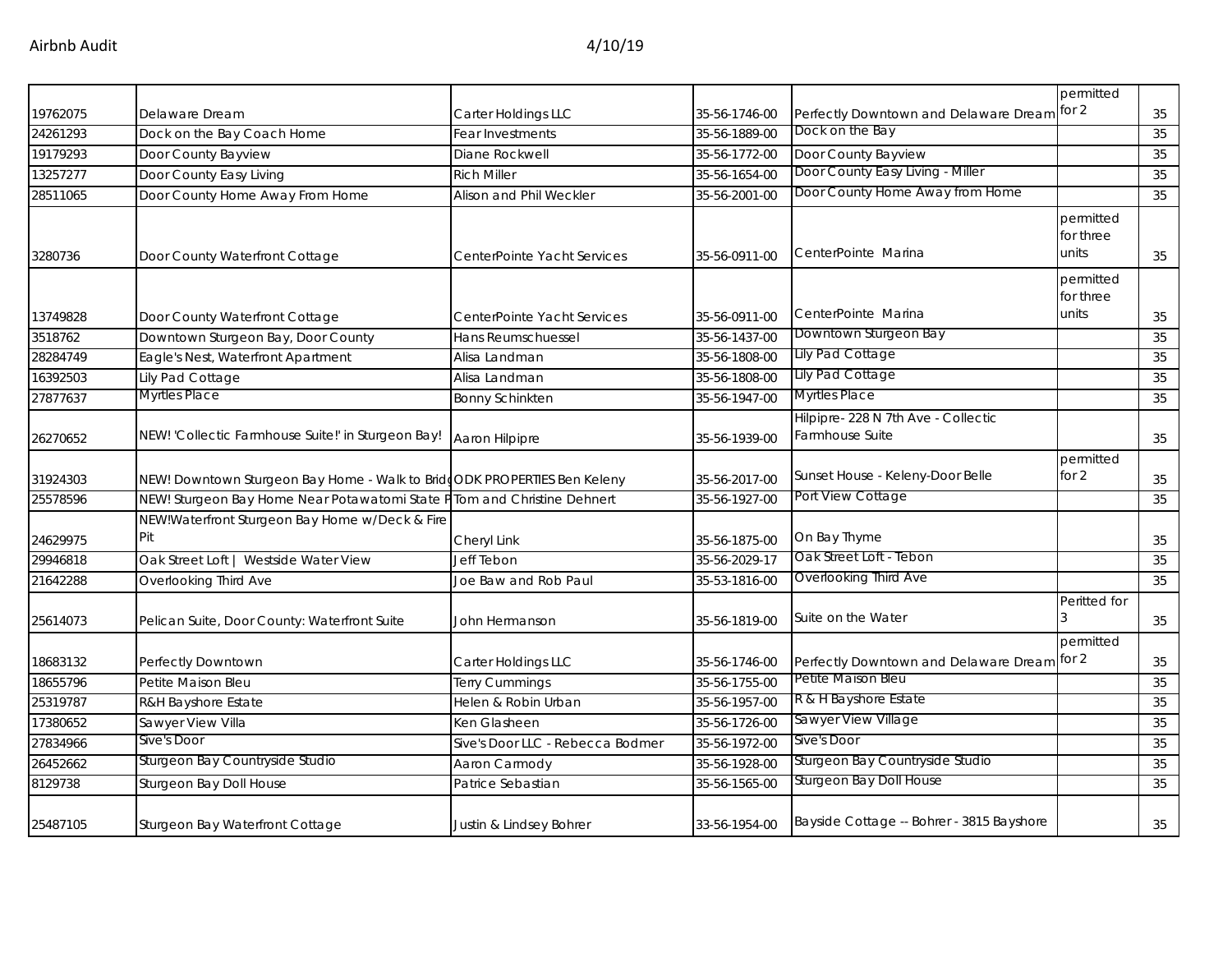Airbnb Audit 4/10/19

| 21982114 | Sturgeon Bay Waterfront Cottage                                  | Eric Minten                                         | 35-56-1767-00 | Door County Waterfront Cottage Minten                        |                      | 35 |
|----------|------------------------------------------------------------------|-----------------------------------------------------|---------------|--------------------------------------------------------------|----------------------|----|
| 28844540 | Sunset house                                                     | ODK PROPERTIES Ben Keleny                           | 35-56-2017-00 | Sunset House - Keleny-Door Belle                             | permitted<br>for 2   | 35 |
| 28538540 | The Ballard House Door County                                    | Restassure                                          | 35-56-2044-17 | <b>Ballard House</b>                                         |                      | 35 |
| 27503937 | The Blue Cottage Cozy city cottage near<br>downtown.             | Tom Haight                                          | 35-56-1991-00 | Blue Cottage, The -Haight                                    |                      | 35 |
| 25621059 | The Nest, Door County: Room in Waterfront Home                   | John Hermanson                                      | 35-56-1819-00 | Suite on the Water                                           | Peritted for         | 35 |
| 25623966 | Turtle Suite, Door County: Waterfront Suite                      | John Hermanson                                      | 35-56-1819-00 | Suite on the Water                                           | Peritted for         | 35 |
| 23343621 | Veronica Joyce                                                   | Lola DeVillers and Stuart Champeau                  | 35-56-1877-00 | Veronica Joice                                               |                      | 35 |
| 24607218 | West Side Gem                                                    | Susan I Guthrie                                     | 35-56-1918-00 | West Side Gem - 223 S Lansing                                |                      | 35 |
| 15678659 | Yellow Cottage                                                   | Megan and Shane Wheeler                             | 35-56-1946-00 | Yellow Cottage, Wheeler                                      |                      | 35 |
| 24076184 | Bay Breeze - the Floating Cottage                                | The Yacht Harbor, LLC & Sturgeon Bay<br>Marinas.com | 35-59-1676-02 | Door County Houseboat Rentals, LLC                           | permitted<br>for $4$ | 35 |
| 23915694 | <b>Boat Bungalow</b>                                             | Sam Parent                                          | 35-59-1907-00 | Gypsy Soul - Boat bungalow                                   |                      | 35 |
| 18913824 | Desiree the houseboat                                            | The Yacht Harbor, LLC & Sturgeon Bay<br>Marinas.com | 35-59-1676-00 | Door County Houseboat Rentals, LLC                           | permitted<br>for $4$ | 35 |
| 24077834 | Pier Relaxn' - the Floating Cottage                              | The Yacht Harbor, LLC & Sturgeon Bay<br>Marinas.com | 35-59-1676-01 | Door County Houseboat Rentals, LLC                           | permitted<br>for $4$ | 35 |
| 18035205 | The Mary I                                                       | The Yacht Harbor, LLC & Sturgeon Bay<br>Marinas.com | 35-59-1676-00 | Door County Houseboat Rentals, LLC                           | permitted<br>for 4   | 35 |
| 33165932 | Small new home designed for energy efficiency                    |                                                     |               |                                                              |                      | 35 |
|          |                                                                  |                                                     |               |                                                              |                      |    |
| 30532976 | Abode on the beach                                               | LLC Great Wulf Partners/Cap Wulf                    | 36-56-0811-00 | Abode on the Beach                                           |                      | 36 |
| 28333052 | Beach House right on Lake Michigan!                              | <b>Mercedes Wadkins</b>                             | 36-56-1814-01 | A Spirit of Adventure-Wadkins -2986 Lake<br>Forest Park Road |                      | 36 |
| 18073736 | Claybanks   A Woodsy Retreat near Lake Michigan David Goettelman |                                                     | 36-56-1731-17 | Clay Banks Woodsy Retreat                                    |                      | 36 |
| 10283729 | Historic Family Farm                                             | <b>Tom Mickelson</b>                                | 36-56-1579-00 | <b>Historic Family Farm</b>                                  |                      | 36 |
| 11699220 | Lake Lane Cottage #2                                             | Rob Vogel                                           | 36-56-0869-00 | Lake Lane Cottages                                           | permitted<br>for $3$ | 36 |
| 11700582 | Lake Lane Cottages Camper                                        | Rob Vogel                                           | 36-56-0869-00 | Lake Lane Cottages                                           | permitted<br>for $3$ | 36 |
| 6253565  | Lake Lane Cottages in Door County #1                             | Rob Vogel                                           | 36-56-0869-00 | Lake Lane Cottages                                           | permitted<br>for 3   | 36 |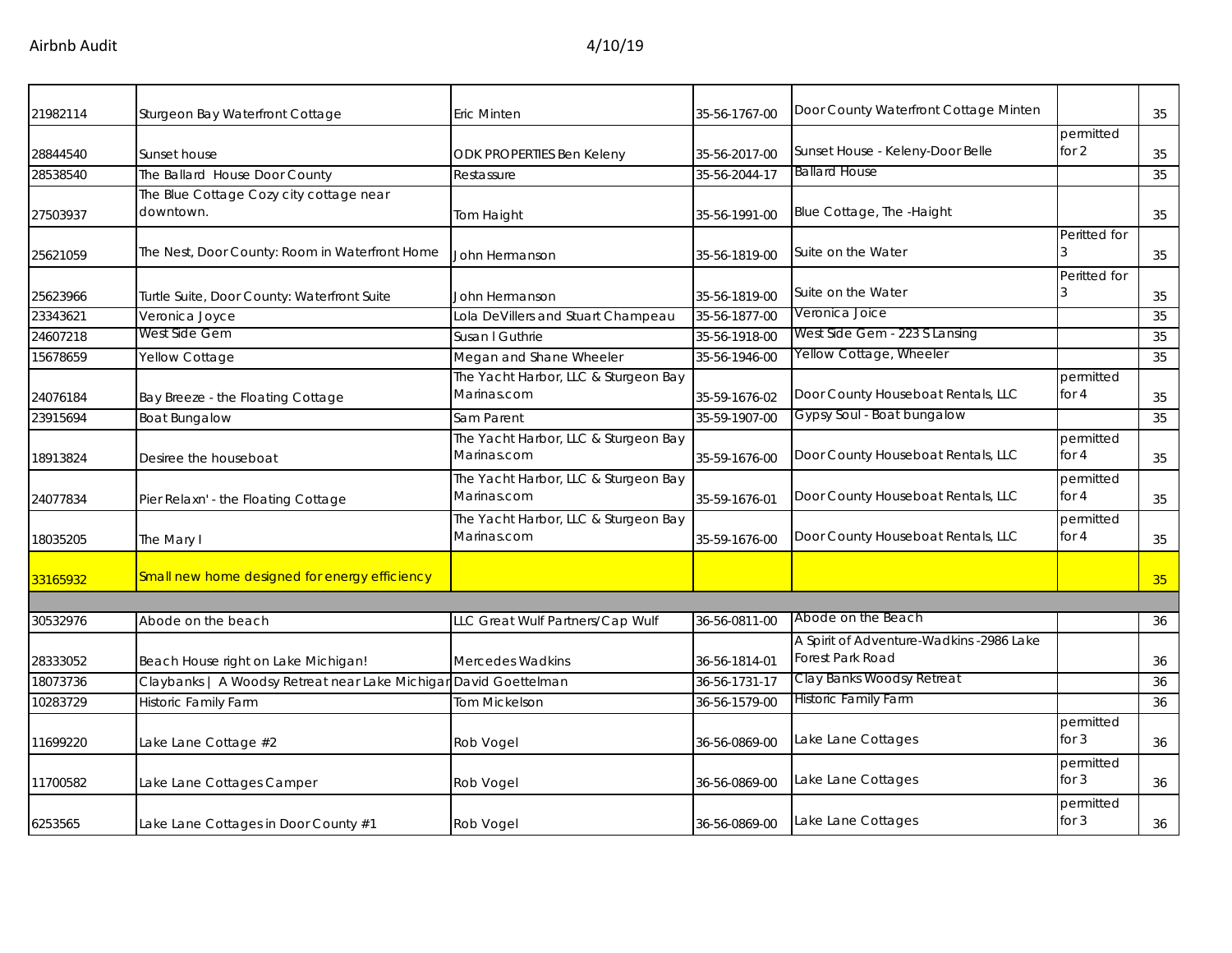| 5585456  | On the shore of Lake Michigan                                          | <b>Ann Emmerich</b>        | 36-56-1487-00 | Emmerich - On the Shore of Lake Michigan |                       | 36 |
|----------|------------------------------------------------------------------------|----------------------------|---------------|------------------------------------------|-----------------------|----|
| 28214581 | Peace of Beach                                                         | Chris Jeanquart            | 36-56-1969-00 | Jeanquart - 3140 Lake Forest Park Road   |                       | 36 |
| 32846114 | The Chickadee Cottage                                                  | <b>Tyler Lenz</b>          | 36-56-2073-00 | Chickadee Cottage                        |                       | 36 |
| 20123299 | The Clerestory on Lake Michigan                                        | Christopher Mohar          | 36-56-1789-00 | The Clerestory on Lake Michigan          |                       | 36 |
| 19548982 | <b>Tolan's Cottage</b>                                                 | Sally Tolan                | 36-56-0816-13 | <b>Tolans Cottage</b>                    |                       | 36 |
|          |                                                                        |                            |               |                                          |                       |    |
| 19285613 | Beautiful Waterfront Cabin Door County                                 | Donn Rozz, Robert Paul     | 39-53-1374-00 | Rozz Little Cemetery                     |                       | 39 |
| 27457684 | Door County Waterfront Cabin New Construction 2 Donn Rozz, Robert Paul |                            | 39-53-1374-00 | <b>Rozz Little Cemetery</b>              | permite for           | 39 |
| 1327057  | 3 Bedroom Cottage with a Water View                                    | Mark and Jill Schwarzbauer | 39-56-1320-00 | La Bella Casa Di Mattoni                 |                       | 39 |
| 15057147 | Door County Shore Front 2 Bdrm Cabin on 1.2 Acres Pat O'Donnell        |                            | 39-56-1398-00 | Cabin Sun Over Beach                     |                       | 39 |
| 18833980 | Sunset Cliff Cottage                                                   | Jon Hansen                 | 39-56-0860-00 | Sunset Cliff Cottage                     |                       | 39 |
| 17300921 | Family Friendly Cabin On The Bay!                                      | Goffard                    | 39-56-1709-00 | Cabin on the Bay - Goffard               |                       | 39 |
|          |                                                                        |                            |               |                                          |                       |    |
| 19594834 | Waterfront Door County Cottage                                         | Lisa Soukup                | 42-56-1774-00 | Waterftont Cottage - Soukup              |                       | 42 |
|          |                                                                        |                            |               |                                          |                       |    |
| 27853119 | <b>Buckwild Estate</b>                                                 | Dan Jorgenson              | 46-56-1332-00 | <b>Buckwild Farm</b>                     |                       | 46 |
| 11389754 | Charming Near Town Motel Room                                          | <b>Andrew Valentincic</b>  | 46-50-1596-00 | Viking Village                           | permitted<br>for $13$ | 46 |
| 14825088 | Charming one bedroom flat at Viking Village                            | Andrew Valentincic         | 46-50-1596-00 | Viking Village                           | permitted<br>for $13$ | 46 |
| 15351847 | Cozy and charming studio with kitchen.                                 | <b>Andrew Valentincic</b>  | 46-50-1596-00 | Viking Village                           | permitted<br>for 13   | 46 |
| 10907613 | Sunrise A Frame on the lake                                            | <b>Andrew Valentincic</b>  | 46-50-1596-00 | Viking Village                           | permitted<br>for 13   | 46 |
| 8898775  | Viking Village 2 Bedroom Flat                                          | <b>Andrew Valentincic</b>  | 46-50-1596-00 | Viking Village                           | permitted<br>for 13   | 46 |
| 13156138 | Cute Affordable Cabin on Island - Kayaker Cabin                        | Dawn Chier                 | 46-55-0731-00 | Coffee Creek Cabin                       | permitted<br>for 2    | 46 |
| 31445707 | Aunt Ethel's Cozy Island Cottage - close to town!                      | Evelyn and Chad Beneda     | 46-56-2066-00 | Aunty Ethyl's                            |                       | 46 |
| 14443055 | Bay Farm Lake Cottage                                                  | Kathleen Young             | 46-56-1650-00 | <b>Bay Farm LLC</b>                      |                       | 46 |
| 25811058 | <b>Breezy Beach</b>                                                    | <b>Richard Tobey</b>       | 46-56-1940-00 | <b>Breezy Beach</b>                      |                       | 46 |
| 6541476  | Charming Waterfront Cottage                                            | Alex Trueblood             | 46-56-1411-00 | Trueblood Cottage                        |                       | 46 |
| 13378765 | Coffee Creek Cabins "Biker Cabin" on Wash. Island Dawn Chier           |                            | 46-55-0731-00 | Coffee Creek Cabin                       | permitted<br>for $2$  | 46 |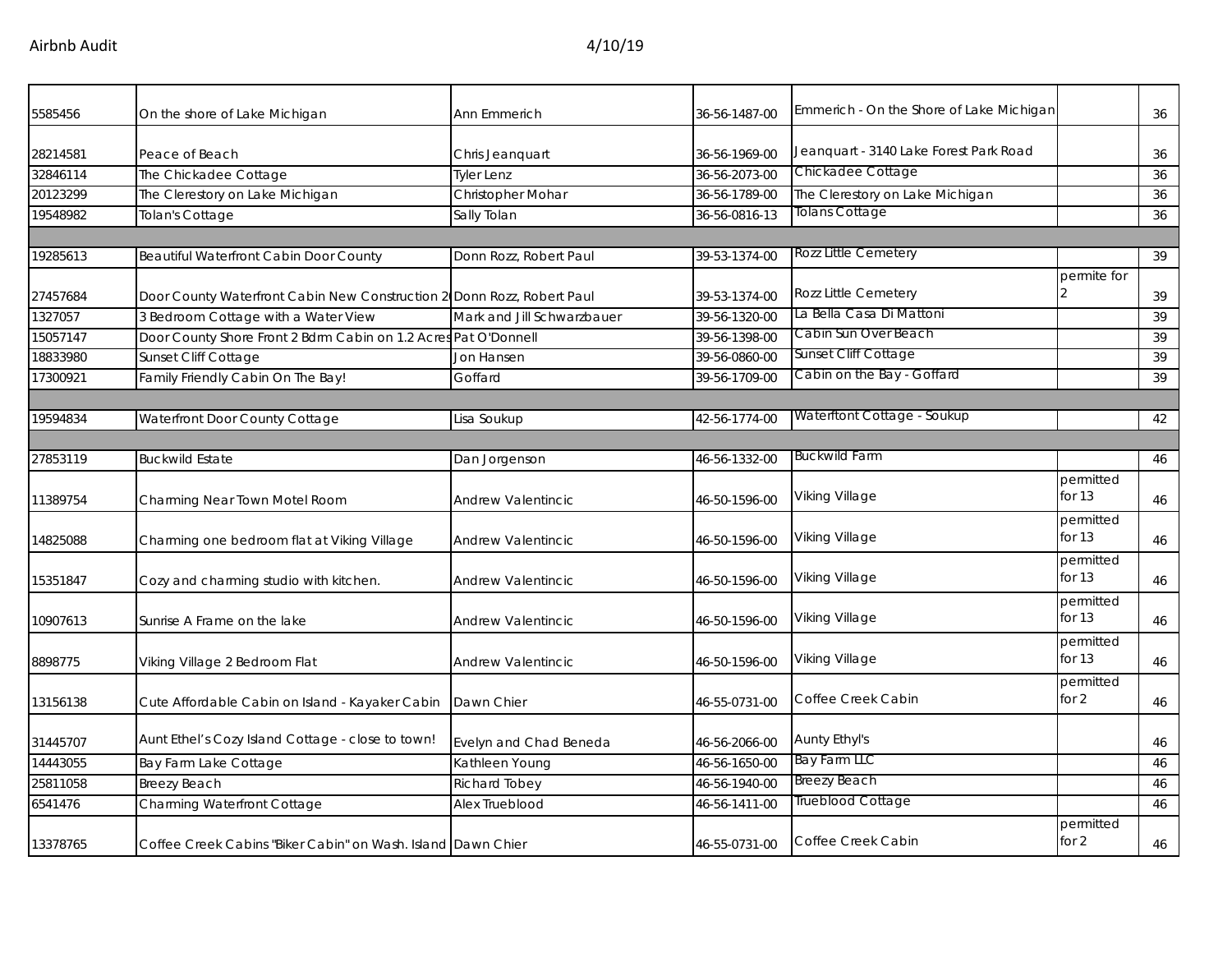| 25622011 | Folk Tree Farm on Washington Island                                                              | Casey Dahl & Shawn Murray                      | 46-56-1933-00 | Folk Tree Farm                               |                   | 46 |
|----------|--------------------------------------------------------------------------------------------------|------------------------------------------------|---------------|----------------------------------------------|-------------------|----|
| 25616352 | Island View Cottage on Washington Island                                                         | Edward & Peri Ann Wasie                        | 46-56-1909-00 | Island View Cottage - Wasie                  |                   | 46 |
| 22717916 | Old Orchard Farm                                                                                 | Deb Sheridan                                   | 46-56-1867-00 | Old Orchard Farm                             |                   | 46 |
| 29857856 | Quiet Island Waterfront Retreat                                                                  | Daniel Wiersum                                 | 46-56-2036-00 | Quiet Island Waterfront Retreat              |                   | 46 |
|          |                                                                                                  | Jason & Naomi Burke & Dan                      |               |                                              |                   |    |
| 24807794 | Waterfront Cottage, includes 2 kayaks!                                                           | Jorgeonson                                     | 46-56-1937-11 | Detroit Harbor Homestead Cottage             |                   | 46 |
| 25488651 | Washington Island Home in the Woods                                                              | Jeff and Corinn Sevcik                         | 46-56-1891-00 | West Harbor - Sevcik                         |                   | 46 |
| 24117398 | Washington Island home With history and warmth                                                   | Carol Lemon                                    | 46-56-1917-00 | Washington Island Historical Home -<br>Lemon |                   | 46 |
| 31407998 | Washington Island, remodeled single family home.                                                 | Andrew Valentincic                             | 46-50-1596-00 | Viking Village                               |                   | 46 |
| 26269262 | Watermark Inn-Washington Island (Suite B)                                                        | Larry Kilduff                                  | 46-56-0584-00 | Watermark Inn                                |                   | 46 |
| 23713057 | Watermark Inn- Washington Island (Suite G)                                                       | Larry Kilduff                                  | 46-56-0584-00 | Watermark Inn                                |                   | 46 |
| 14266783 | Cottage on Cedar                                                                                 | Not Door County Comes up in Door County Search |               |                                              | Outside DC        |    |
| 19012043 | Home Away From Home Northern Wisconsin                                                           | Not Door County Comes up in Door County Search |               |                                              | <b>Outside DC</b> |    |
| 19176512 | <b>Book Your Summer Getaway Now</b>                                                              | Not Door County Comes up in Door County Search |               |                                              | Outside DC        |    |
| 20991844 | Menominee River Vacation Home                                                                    | Not Door County Comes up in Door County Search |               |                                              | Outside DC        |    |
| 21816932 | <b>Hogans Place 2</b>                                                                            | Not Door County Comes up in Door County Search |               |                                              | Outside DC        |    |
| 21816968 | <b>Hogans Place</b>                                                                              | Not Door County Comes up in Door County Search |               |                                              | Outside DC        |    |
| 27232787 | Cute 2 Bedroom Bungalow                                                                          | Not Door County Comes up in Door County Search |               |                                              | Outside DC        |    |
| 30106811 | Nice Studio with 2 Full Beds and Full Kitchen                                                    | Not Door County Comes up in Door County Search |               |                                              | <b>Outside DC</b> |    |
| 30403078 | <b>Bentley's Place</b>                                                                           | Not Door County Comes up in Door County Search |               |                                              | <b>Outside DC</b> |    |
| 31402597 | King Executive Suite - Independence Stay Marinett Not Door County Comes up in Door County Search |                                                |               |                                              | Outside DC        |    |
| 32284600 | Private Room with 10' Ceilings & Kitchen                                                         | Not Door County Comes up in Door County Search |               |                                              | <b>Outside DC</b> |    |
| 32317062 | Big Private Room with 10' Ceiling & Pool Table                                                   | Not Door County Comes up in Door County Search |               |                                              | Outside DC        |    |
| 29843132 | <b>Hogans Place 4</b>                                                                            | Not Door County Comes up in Door County Search |               |                                              | Outside DC        |    |
| 443694   | Lundgren Tree Farm                                                                               | Not Door County Comes up in Door County Search |               |                                              | <b>Outside DC</b> |    |
| 33710736 | <b>Winding River Cottages-Pine Cone Cottage</b>                                                  | Not Door County Comes up in Door County Search |               |                                              | Outside DC        |    |
| 33045130 | Winding River Cottages-Evergreen Cottage                                                         | Not Door County Comes up in Door County Search |               |                                              | Outside DC        |    |
| 33155244 | Quiet & Cozy upstairs apartment 1 bedroom                                                        | Not Door County Comes up in Door County Search |               |                                              | Outside DC        |    |